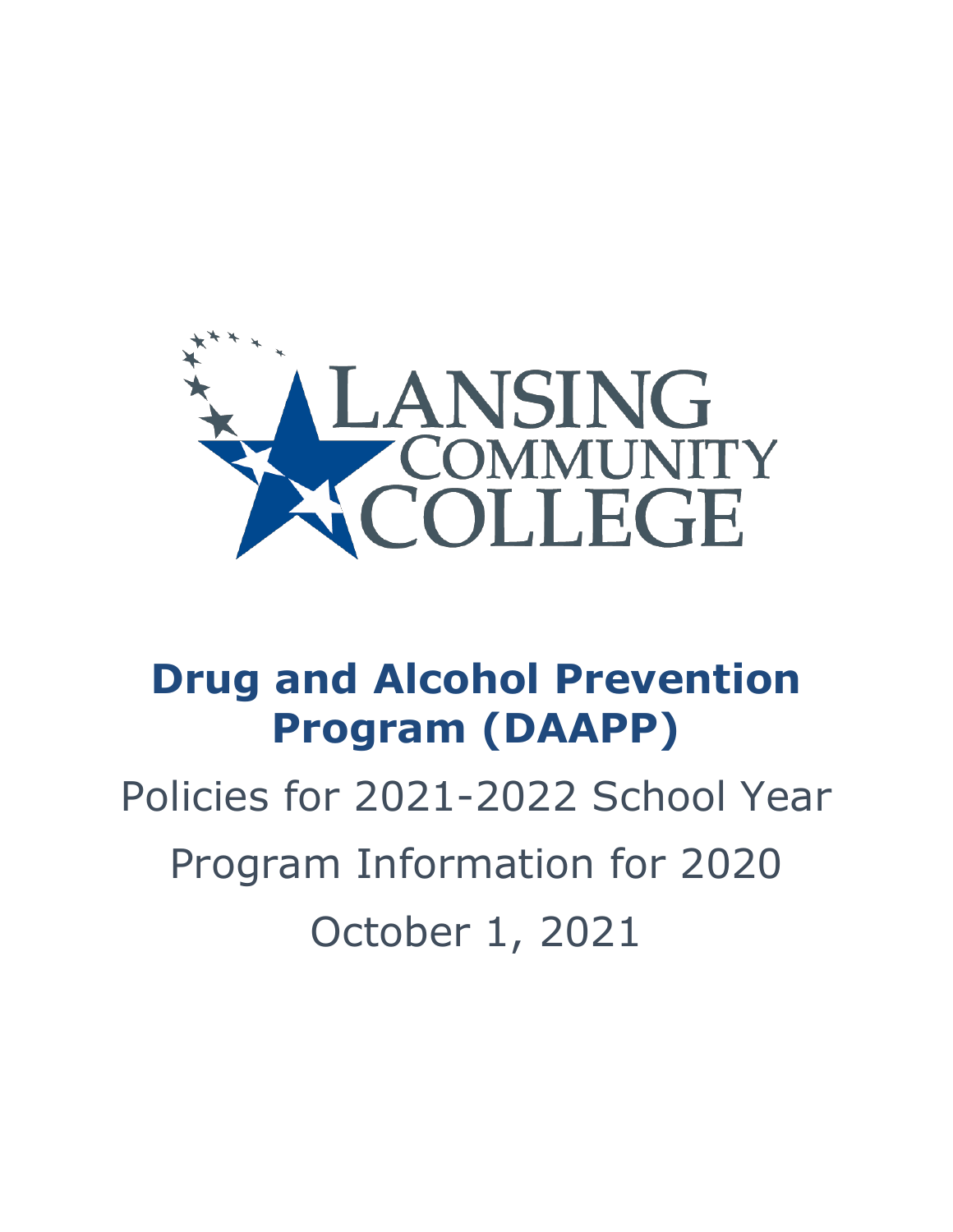# **Lansing Community College**

The Drug Free Schools and Campuses Regulations (34 CFR Part 86) of the Drug-Free Schools and Communities Act (DFSCA) requires an institution of higher education such as Lansing Community College, to certify that it has implemented programs to prevent the abuse of alcohol and use and/ or distribution of illicit drugs both by LCC students and employees both on its premises and as a part of any of its activities. At a minimum, an institute of higher education must annually distribute the following in writing to all students and employees:

Standards of conduct that clearly prohibit the unlawful possession, use or distribution of illicit drugs and alcohol by students and employees;

A description of the legal sanctions under local, state, or federal law for the unlawful possession or distribution of illicit drugs and alcohol;

A description of the health risks associated with the use of illicit drugs and alcohol abuse;

A description of any drug or alcohol counseling, treatment, or rehabilitation or reentry programs that are available to employees or students; and

A clear statement that the institution will impose sanctions on students and employees and a description of those sanctions, up to and including expulsion or termination of employment and referral for prosecution, for violations of the standards of conduct.

#### **I. Standards of Conduct**

#### *A. Employees*

Lansing Community College's "Drug Free Workplace Policy" is consistent with the Drug Free Workplace Act of 1988 and the Drug-Free Schools and Communities Act (DFSCA). In conjunction with the "Ethics and Standards of Conduct for Employees Policy", these policies ensure a safe environment for employees, contractors, and temporary workers. These policies are available here:

[Drug and Alcohol Policy](https://lcc.edu/about/board-of-trustees/documents/policies/4-human-resources/4-003_drug-and-alcohol.pdf)

[\(https://lcc.edu/about/board-of-trustees/documents/policies/4-human](https://lcc.edu/about/board-of-trustees/documents/policies/4-human-resources/4-003_drug-and-alcohol.pdf)[resources/4-003\\_drug-and-alcohol.pdf\)](https://lcc.edu/about/board-of-trustees/documents/policies/4-human-resources/4-003_drug-and-alcohol.pdf)

Ethics and [Standards of Conduct for Employees Policy](https://www.lcc.edu/about/board-of-trustees/documents/policies/4-human-resources/4-008_ethics-and-standards-of-conduct-for-employees.pdf)

[\(https://www.lcc.edu/about/board-of-trustees/documents/policies/4-human](https://www.lcc.edu/about/board-of-trustees/documents/policies/4-human-resources/4-008_ethics-and-standards-of-conduct-for-employees.pdf)[resources/4-008\\_ethics-and-standards-of-conduct-for-employees.pdf\)](https://www.lcc.edu/about/board-of-trustees/documents/policies/4-human-resources/4-008_ethics-and-standards-of-conduct-for-employees.pdf)

Employees are required to adhere to the requirements of these policies. The

LCC 2020 DAAPP; Page **2** of **21**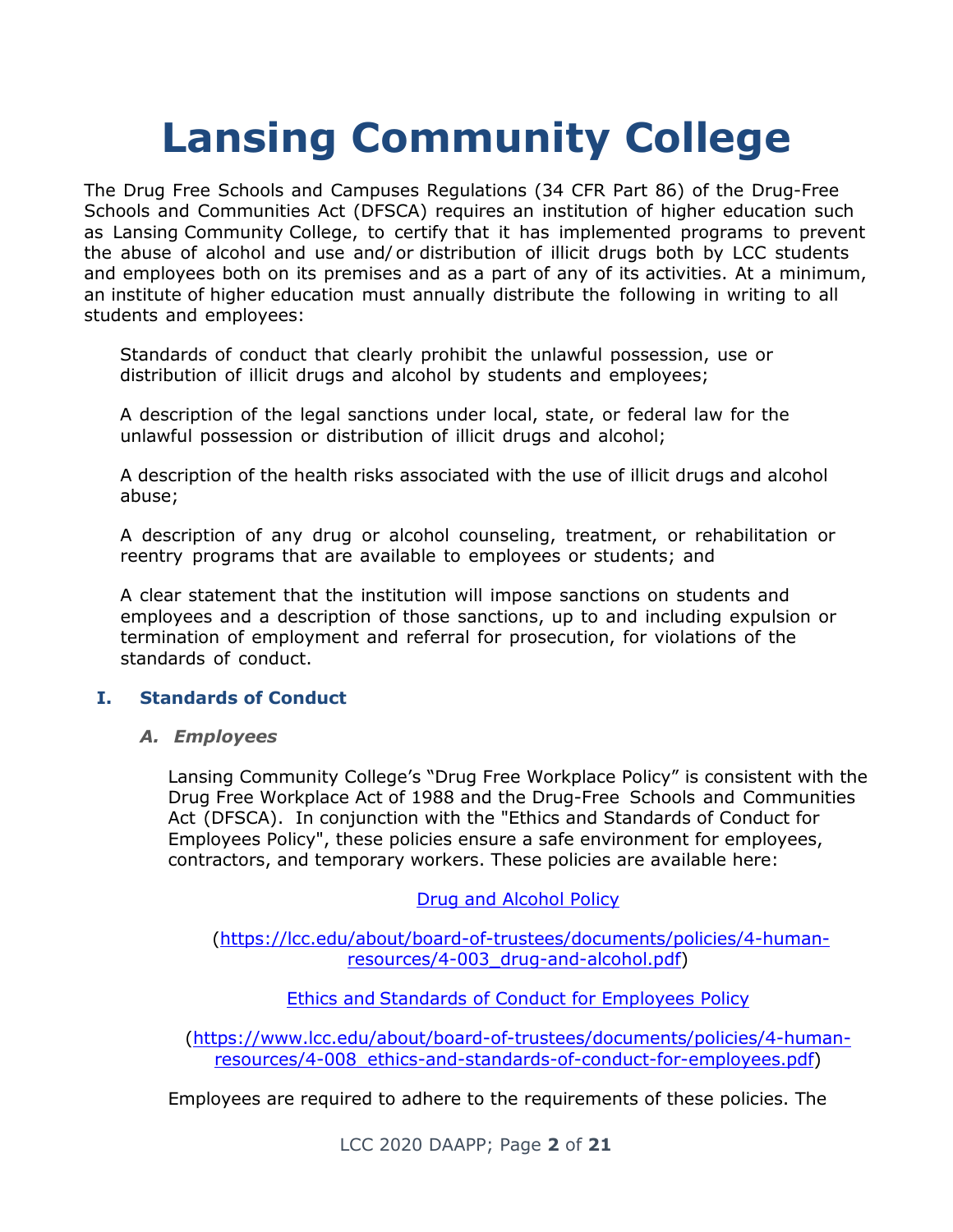following conduct and behaviors are strictly prohibited (1) on College property, (2) at College sponsored events, or (3) in the conduct of College business or conducting or engaging in an academic program. The policy expressly prohibits:

- Use, possession, purchase, sale, dispensation, distribution or manufacture of any substance defined in the policy (with exceptions).
- Being under the influence by any substance defined in the policy.
- Use, possession, purchase, sale, transfer, or distribution of drug paraphernalia.
- Use, possession, purchase, sale, dispensation or distribution of alcohol on campus except when a written request has been submitted for consideration and approved in writing by the President or the President's designee.

# *B. Students*

Lansing Community College's "Drug Free Workplace Policy" is consistent with the Drug Free Workplace Act of 1988 and the Drug-Free Schools and Communities Act (DFSCA). In conjunction with the "Ethics and Standards of Conduct for Students Policy" and the "Student Code of Conduct", these ensure a safe environment for students. Students are required to abide by both the policies and Student Code of Conduct which are available here:

# [Drug and Alcohol Policy](https://lcc.edu/about/board-of-trustees/documents/policies/4-human-resources/4-003_drug-and-alcohol.pdf)

[\(https://lcc.edu/about/board-of-trustees/documents/policies/4-human](https://lcc.edu/about/board-of-trustees/documents/policies/4-human-resources/4-003_drug-and-alcohol.pdf)[resources/4-003\\_drug-and-alcohol.pdf\)](https://lcc.edu/about/board-of-trustees/documents/policies/4-human-resources/4-003_drug-and-alcohol.pdf)

[Ethics and Standards of Conduct for Students](https://www.lcc.edu/about/board-of-trustees/documents/policies/3-student-and-instruction/3-012_ethics-and-standards-of-conduct-for-students.pdf)

(https://www.lcc.edu/about/board-of-trustees/documents/policies/3-studentand-instruction/3-012 ethics-and-standards-of-conduct-for-students.pdf)

# [Student Code of Conduct](https://www.lcc.edu/academics/documents/pdf-policies/student-code-of-conduct.pdf)

[\(https://www.lcc.edu/academics/documents/pdf-policies/student-code-of-conduct.pdf\)](https://www.lcc.edu/academics/documents/pdf-policies/student-code-of-conduct.pdf)

The following conduct and behaviors are strictly prohibited on College property, at College sponsored events, and while pursuing an academic program:

- Use, possession, purchase, sale, dispensation, distribution, or manufacture of any substance defined in the policy.
- Being impaired by any substance defined in the policy.
- Use, possession, purchase, sale, dispensation, or distribution of drug paraphernalia.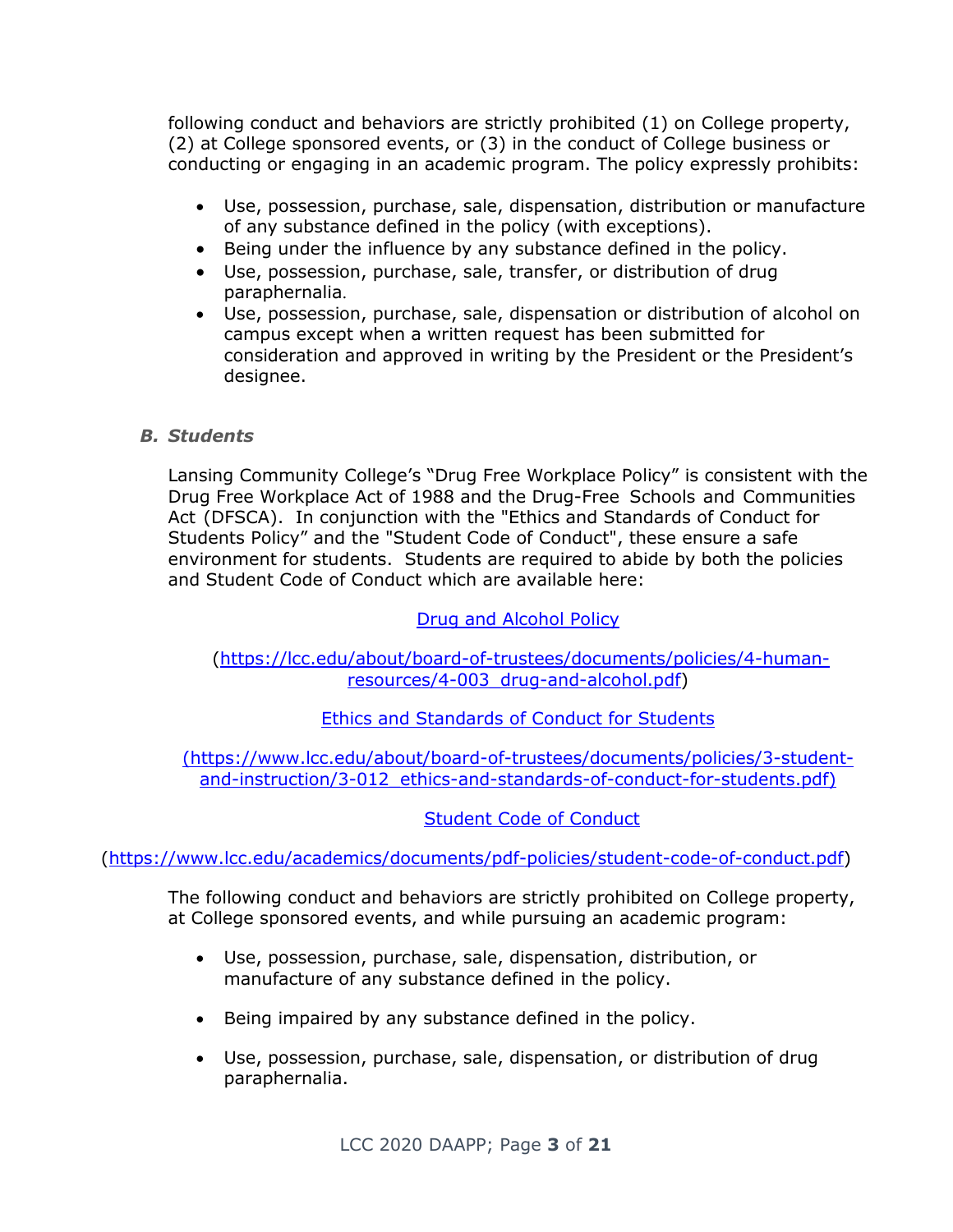The Senior Vice President or their designee, the Dean of Student Affairs or their designee, and the Executive Director of Human Resources or their designee are responsible for the administration of the Drug and Alcohol Policy.

# **II. Notice of Federal Student Financial Aid Penalties for Drug Law Violations**

A federal or state drug conviction can disqualify a student from federal financial aid programs. Convictions apply if they were for an offense that occurred during a period of enrollment for which the student was receiving Title IV federal financial aid; convictions do not count if the offense did not occur during such a period. A conviction that was reversed, set aside, or removed from the student's record does not impact federal financial aid eligibility. In addition, a conviction received when the student was a juvenile does not apply, unless that student was tried as an adult.

The following chart illustrates the period of ineligibility for federal financial aid programs. Please note that eligibility is dependent upon the nature of the conviction and the number of prior offenses.

| <b>Offense Number</b>   | <b>Possession of Illegal</b><br><b>Drugs</b> | <b>Sale of Illegal Drugs</b>       |
|-------------------------|----------------------------------------------|------------------------------------|
| 1 <sup>st</sup> Offense | 1 year from date of<br>conviction            | 2 years from date of<br>conviction |
| 2 <sup>nd</sup> Offense | 2 years from date of<br>conviction           | Indefinite Period                  |
| 3+ Offenses             | Indefinite Period                            |                                    |

Pursuant to federal law, a conviction for the sale of drugs includes convictions for conspiring to sell drugs. Moreover, those students convicted of both selling and possessing illegal drugs will be subject to ineligibility for the longer period as prescribed under the circumstances.

A student regains eligibility the day after the period of ineligibility ends or when the student successfully completes a qualified drug rehabilitation program. Further drug convictions will make the student ineligible again for federal financial aid programs.

Students denied eligibility for an indefinite period can regain it only after successfully completing a rehabilitation program as described below. Furthermore, eligibility can be regained if a conviction is reversed, set aside, or removed from the student's record so that fewer than two convictions for the sale or three convictions for the possession of illegal drugs remain on the student's record. In such cases,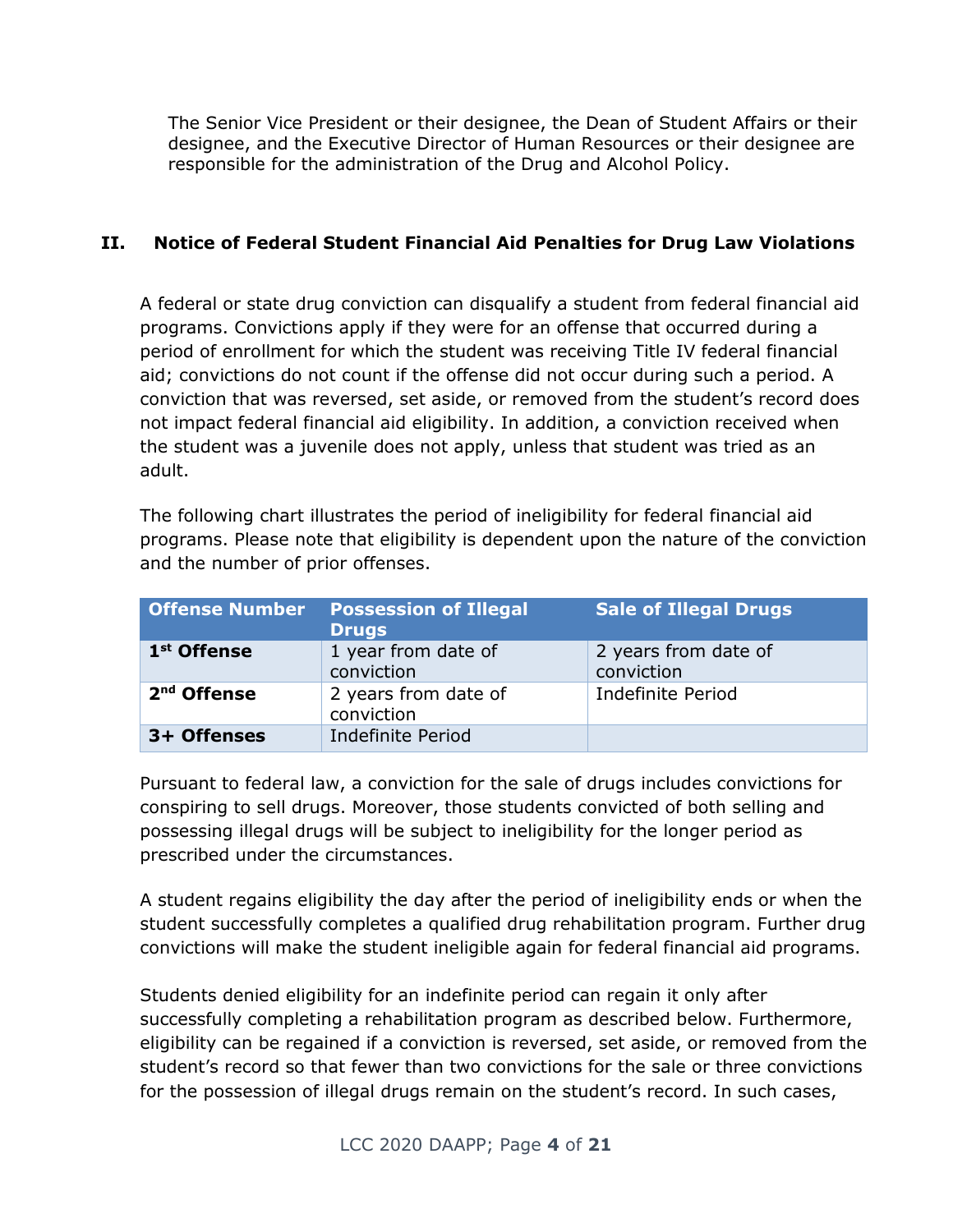the nature and dates of the remaining convictions will determine when the student regains eligibility. It is the student's responsibility to certify to the College that a qualified drug rehabilitation program has been completed.

For purposes of financial aid eligibility, a qualified drug rehabilitation program must include at least two unannounced drug tests and must satisfy at least one of the following requirements:

- Be qualified to receive funds directly or indirectly from a federal, state, or local government program.
- Be qualified to receive payment directly or indirectly from a federally or statelicensed insurance company.
- Be administered or recognized by a federal, state, or local government agency or court.
- Be administered or recognized by a federally or state-licensed hospital, health clinic, or medical doctor.

For more information regarding illegal drug convictions and financial aid eligibility, please visit the [Free Application for Federal Student Aid \(FAFSA\) website,](https://studentaid.ed.gov/sa/fafsa) [\(https://studentaid.ed.gov/sa/fafsa\)](https://studentaid.ed.gov/sa/fafsa) or contact the [Financial Aid Office,](https://www.lcc.edu/admissions-financial-aid/finaid/contact.html) [\(https://www.lcc.edu/admissions-financial-aid/finaid/contact.html\)](https://www.lcc.edu/admissions-financial-aid/finaid/contact.html).

# **III. Legal Sanctions**

#### *A. Federal*

Federal law provides criminal and civil penalties for unlawful possession or distribution of a controlled substance. Under the Controlled Substance Act*[1](#page-4-0)* as well as other related federal laws, the penalties for controlled substance violations include, but are not limited to, incarceration, fines, potential for the forfeiture of property used in possession or to facilitate possession of a controlled substance (which may include homes, vehicles, boats, aircrafts and any other personal property), ineligibility to possess a firearm, and potential ineligibility to receive federal benefits (such as student loans and grants).

# **FEDERAL TRAFFICKING PENALTIES**[2](#page-4-1)

<span id="page-4-1"></span> $\overline{2}$ 

<span id="page-4-0"></span> $\overline{a}$ <sup>1</sup> 21 USC §801, *et seq.*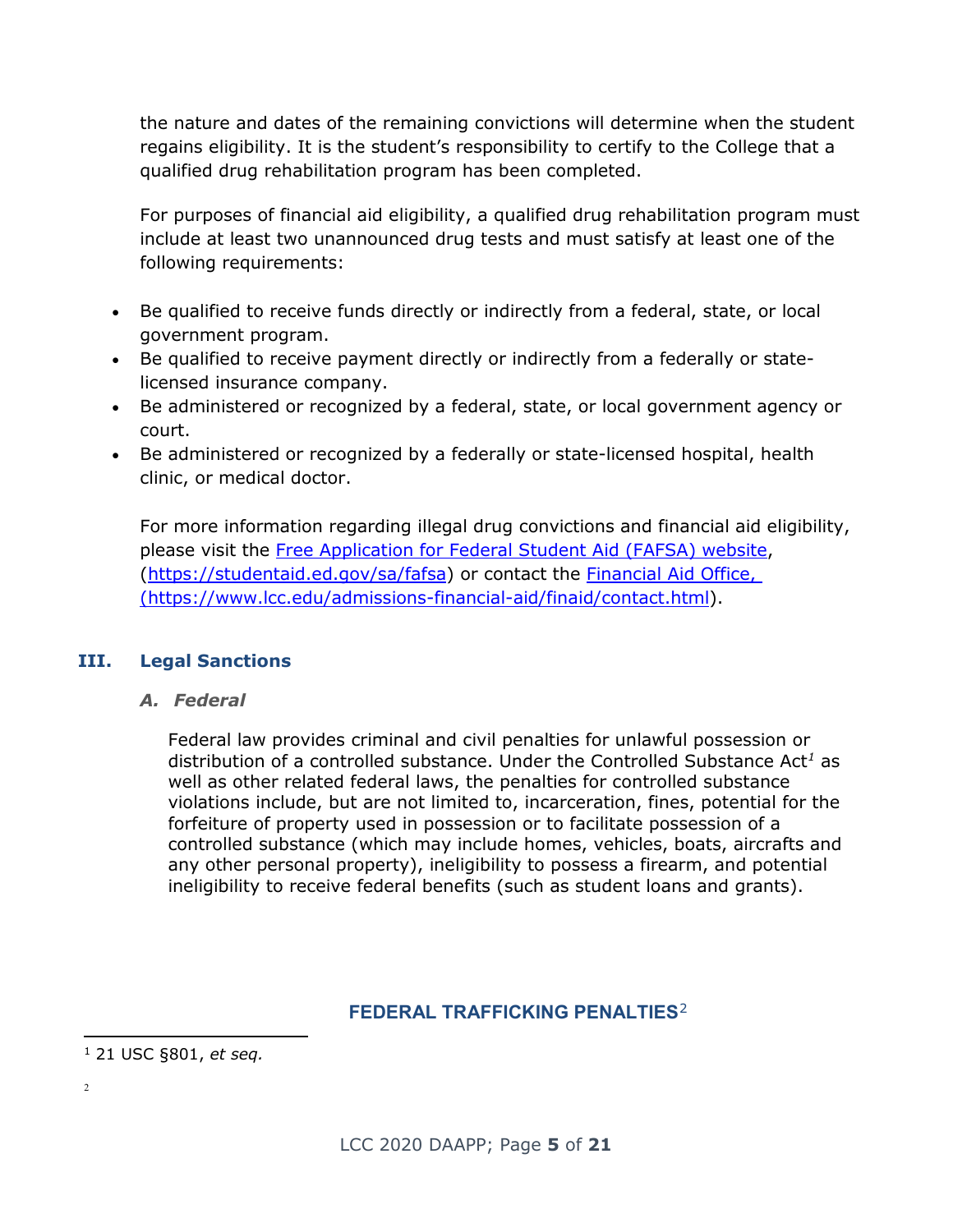| DRUG/SCHEDULE                                                                                                                    | <b>QUANTITY</b>                                 | <b>PENALTIES</b>                                                                                                                                                                                                                                             | <b>QUANTITY</b>                                                                                                                                                                                                                                                                                                                                       | <b>PENALTIES</b>                                                                                            |
|----------------------------------------------------------------------------------------------------------------------------------|-------------------------------------------------|--------------------------------------------------------------------------------------------------------------------------------------------------------------------------------------------------------------------------------------------------------------|-------------------------------------------------------------------------------------------------------------------------------------------------------------------------------------------------------------------------------------------------------------------------------------------------------------------------------------------------------|-------------------------------------------------------------------------------------------------------------|
| Cocaine (Schedule II)                                                                                                            | 500–4999 grams mixture                          | <b>First Offense: Not</b>                                                                                                                                                                                                                                    | 5 kgs or more mixture                                                                                                                                                                                                                                                                                                                                 | <b>First Offense:</b> Not less than 10                                                                      |
| Cocaine Base (Schedule II)                                                                                                       | 28–279 grams mixture                            | less than 5 yrs., and<br>not more than 40<br>yrs. If death or                                                                                                                                                                                                | 280 grams or more<br>mixture                                                                                                                                                                                                                                                                                                                          | yrs., and not more than life. If<br>death or serious injury, not less<br>than 20 or more than life. Fine of |
| Fentanyl (Schedule II)                                                                                                           | 40-399 grams mixture                            | serious injury, not<br>less than 20 or more                                                                                                                                                                                                                  | 400 grams or more<br>mixture                                                                                                                                                                                                                                                                                                                          | not more than \$10 mil-lion if an<br>individual, \$50 million if not an                                     |
| Fentanyl Analogue (Schedule<br>$\Gamma$                                                                                          | 10-99 grams mixture                             | than life. Fine of not<br>more than \$5 million<br>if an individual, \$25                                                                                                                                                                                    | 100 grams or more<br>mixture                                                                                                                                                                                                                                                                                                                          | individual.<br><b>Second Offense: Not less than</b>                                                         |
| Heroin (Schedule I)                                                                                                              | 100-999 grams mixture                           | million if not an<br>individual.                                                                                                                                                                                                                             | 1 kg or more mixture                                                                                                                                                                                                                                                                                                                                  | 20 yrs., and not more than life. If<br>death or serious injury, life                                        |
| LSD (Schedule I)                                                                                                                 | $1-9$ grams mixture                             | <b>Second Offense:</b><br>Not less than 10 yrs.,                                                                                                                                                                                                             | 10 grams or more<br>mixture                                                                                                                                                                                                                                                                                                                           | imprisonment.<br>Fine of not more than \$20                                                                 |
| Methamphetamine                                                                                                                  | 5–49 grams pure or                              | and not more than<br>life. I f death or                                                                                                                                                                                                                      | 50 grams or more<br>pure or                                                                                                                                                                                                                                                                                                                           | million if an individual, \$75<br>million if not an individual.                                             |
| (Schedule II)                                                                                                                    | 50–499 grams mixture                            | serious injury, life<br>imprisonment.                                                                                                                                                                                                                        | 500 grams or more<br>mixture                                                                                                                                                                                                                                                                                                                          | 2 or More<br><b>Prior Offenses:</b><br>Life imprisonment. Fine of not                                       |
| PCP (Schedule I I)                                                                                                               | 10–99 grams pure<br>or 100-999 grams<br>mixture | Fine of not more than<br>\$8 million if an<br>individual, \$50 million<br>if not an individual.                                                                                                                                                              | 100 gm or more<br>pure or 1 kg or<br>more mixture                                                                                                                                                                                                                                                                                                     | more than \$20 million if an<br>individual, \$75 million if not an<br>individual.                           |
|                                                                                                                                  |                                                 | <b>PENALTIES</b>                                                                                                                                                                                                                                             |                                                                                                                                                                                                                                                                                                                                                       |                                                                                                             |
| Other Schedule I & I I<br>drugs (and any drug<br>product containing Gamma<br>Hydroxybutyric Acid)<br>Flunitrazepam (Schedule IV) | Any amount<br>1 gram                            | individual.                                                                                                                                                                                                                                                  | First Offense: Not more than 20 yrs. If death or serious injury, not less than<br>20 yrs., or more than life. Fine \$1 million if an individual, \$5 million if not an<br><b>Second Offense:</b> Not more than 30 yrs. If death or serious bodily injury, life<br>imprisonment. Fine \$2 million if an individual, \$10 million if not an individual. |                                                                                                             |
| Other Schedule III drugs                                                                                                         | Any amount                                      |                                                                                                                                                                                                                                                              | Fine not more than \$500,000 if an individual, \$2.5 million if not an individual.                                                                                                                                                                                                                                                                    | <b>First Offense:</b> Not more than 10 years. If death or serious injury, not more than 15 yrs.             |
|                                                                                                                                  |                                                 |                                                                                                                                                                                                                                                              | Fine not more than \$1 million if an individual, \$5 million if not an individual.                                                                                                                                                                                                                                                                    | <b>Second Offense:</b> Not more than 20 yrs. If death or serious injury, not more than 30 yrs.              |
| All other Schedule IV drugs                                                                                                      | Any amount                                      |                                                                                                                                                                                                                                                              |                                                                                                                                                                                                                                                                                                                                                       | <b>First Offense:</b> Not more than 5 yrs. Fine not more than \$250,000 if an individual, \$1               |
| Flunitrazepam (Schedule IV)                                                                                                      | Other than 1 gram or<br>more                    | million if not an individual.<br><b>Second Offense:</b> Not more than 10 yrs. Fine not more than \$500,000 if an individual, \$2<br>million if other than an individual.                                                                                     |                                                                                                                                                                                                                                                                                                                                                       |                                                                                                             |
| All Schedule V drugs                                                                                                             | Any amount                                      | <b>First Offense:</b> Not more than 1 yr. Fine not more than \$100,000 if an individual,<br>\$250,000 if not an individual.<br><b>Second Offense:</b> Not more than 4 yrs. Fine not more than \$200,000 if an individual,<br>\$500,000 if not an individual. |                                                                                                                                                                                                                                                                                                                                                       |                                                                                                             |

# **FEDERAL TRAFFICKING PENALTIES—MARIJUANA**

https://www.getsmartaboutdrugs.gov/sites/getsmartaboutdrugs.com/files/publications/Drugs%20o f%20Abuse%202020-Web%20Version-508%20compliant.pdf Last visited on 07/16/2021

 $\overline{a}$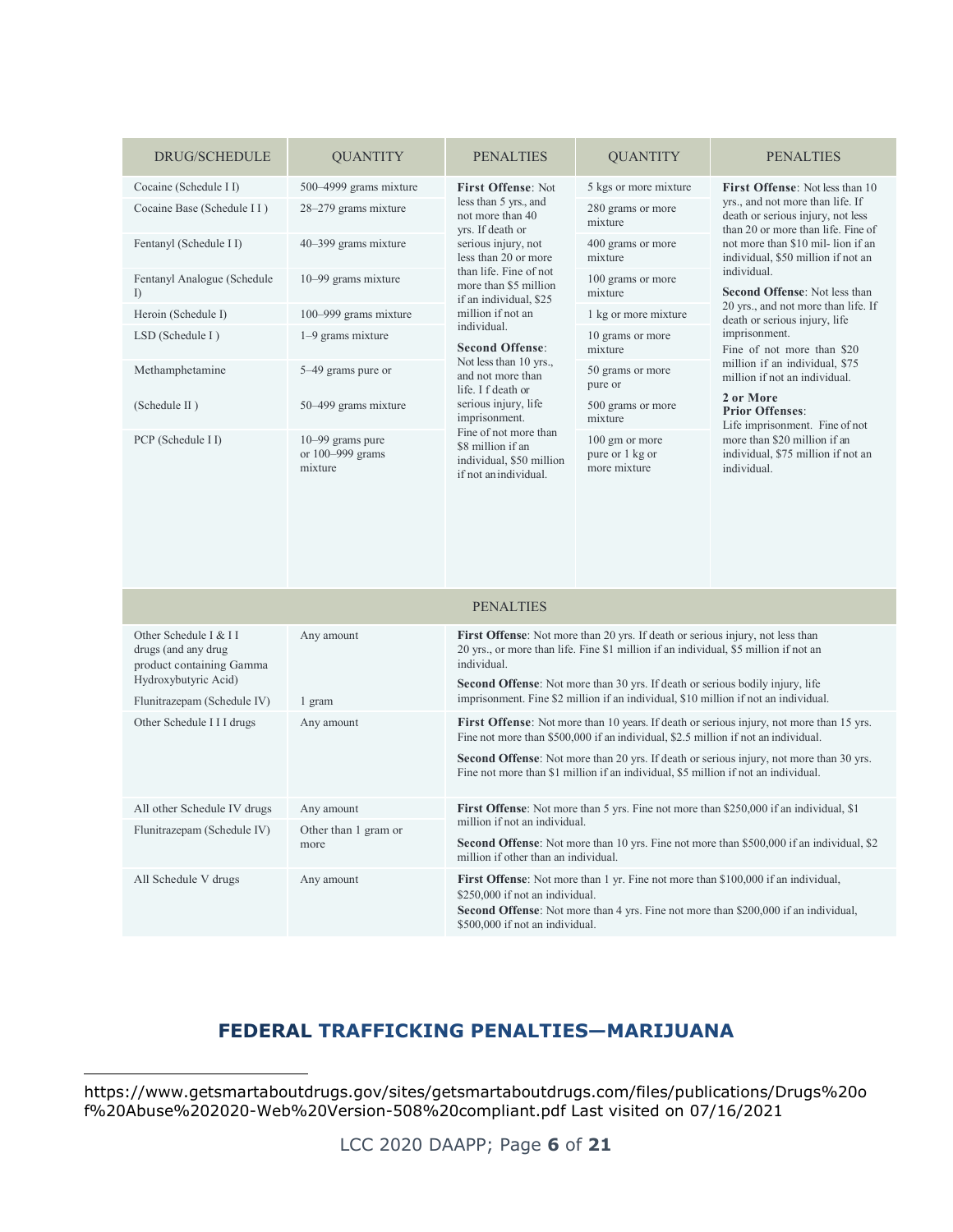| <b>DRUG</b>              | <b>QUANTITY</b>                                                                                                                                                  | 1st OFFENSE                                                                                                                                                                                                                                               | 2nd OFFENSE <sup>*</sup>                                                                                                                                                                               |
|--------------------------|------------------------------------------------------------------------------------------------------------------------------------------------------------------|-----------------------------------------------------------------------------------------------------------------------------------------------------------------------------------------------------------------------------------------------------------|--------------------------------------------------------------------------------------------------------------------------------------------------------------------------------------------------------|
| Marijuana (Schedule I)   | 1,000 kg or more marijuana mixture; or<br>1,000 or more marijuana plants                                                                                         | Not less than 10 yrs. or more than life. If<br>death or serious bodily injury, not less than<br>20 yrs., or more than life. Fine not more<br>than life. Fine not more than \$10 million if<br>an individual, \$50 million if<br>other than an individual. | Not less than 20 yrs. or more than life. If<br>death or serious bodily injury, life<br>imprisonment. Fine not more than \$20<br>million if an individual, \$75 million if<br>other than an individual. |
| Marijuana (Schedule I)   | 100 kg to 999 kg marijuana mixture; or<br>100 to 999 marijuana plants                                                                                            | Not less than 5 yrs. or more than 40 yrs. If<br>death or serious bodily injury, not less than<br>20 yrs., or more than life. Fine not more<br>than life. Fine not more than<br>\$5 million if an individual, \$25 million if<br>other than an individual. | Not less than 10 yrs. or more than life. If<br>death or serious bodily injury, life<br>imprisonment. Fine not more than \$20<br>million if an individual, \$75 million if<br>other than an individual. |
| Marijuana (Schedule I)   | More than 10 kgs hashish;<br>50 to 99 kg marijuana mixture<br>More than 1 kg of hashish oil; 50<br>to 99 marijuana plants                                        | Not less than 20 yrs. If death or serious<br>bodily injury, not less than 20 yrs., or more<br>than life. Fine \$1 million if an individual, \$5<br>million if other than an<br>individual.                                                                | Not less than 30 yrs. If death or serious<br>bodily injury, life imprisonment. Fine<br>\$2 million if an individual, \$10 million if<br>other than an individual.                                      |
| Marijuana (Schedule I)   | Less than 50 kilograms marijuana (but<br>does not include 50 or more marijuana<br>plants regardless of weight) marijuana<br>plants;<br>1 to 49 marijuana plants; | Not less than 5 yrs. Fine not more than<br>\$250,000, \$1 million if other than an<br>individual                                                                                                                                                          | Not less than 10 yrs. Fine \$500,000 if an<br>individual, \$2 million if other than<br>individual                                                                                                      |
| Hashish (Schedule I)     | 10 kg or less                                                                                                                                                    |                                                                                                                                                                                                                                                           |                                                                                                                                                                                                        |
| Hashish Oil (Schedule I) | 1 kg or less                                                                                                                                                     |                                                                                                                                                                                                                                                           |                                                                                                                                                                                                        |

#### *B. State*

Under current Michigan state law, "a person shall not knowingly or intentionally possess a controlled substance."<sup>[3](#page-6-0)</sup> If an individual is found guilty of a violation of the state law, they may be subject to large fines and/or imprisonment.

#### **STATE OF MICHIGAN POSSESSION PENALTIES[4](#page-6-1)**

| <b>DRUG TYPE</b>                    | <b>AMOUNT</b>               | <b>PUNISHMENT</b>                  |
|-------------------------------------|-----------------------------|------------------------------------|
| Schedule 1 or 2 narcotic or cocaine | 1000 grams or more          | Life Felony, \$1,000,000 fine      |
|                                     |                             |                                    |
|                                     | 450 grams or more, but less | 30-year felony, \$500,000 fine, or |
|                                     | than $1,000$ grams          | both                               |
|                                     | 50 grams or more, but less  | 20- year felony, \$250,000 fine,   |
|                                     | than 450 grams              | or both                            |
|                                     | 25 grams or more, but less  | 4-year felony, \$25,000 fine, or   |

<sup>3</sup> MCL 333.7403, *et seq.*

 $\overline{a}$ 

<span id="page-6-1"></span><span id="page-6-0"></span><sup>4</sup> MCL 333.7403*, et seq.*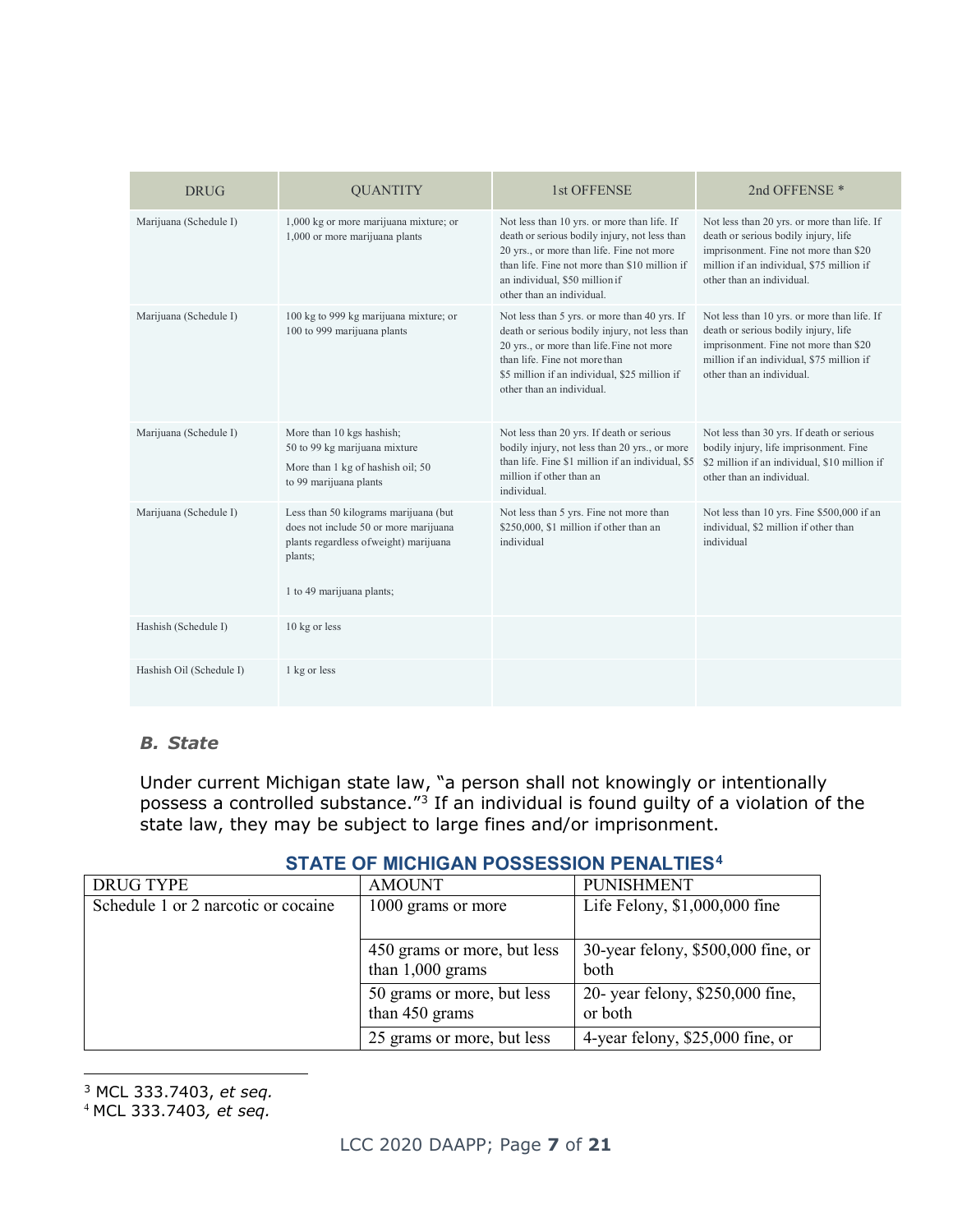| <b>DRUG TYPE</b>                                  | <b>AMOUNT</b>              | PUNISHMENT                                                   |
|---------------------------------------------------|----------------------------|--------------------------------------------------------------|
|                                                   | than 50 grams              | both                                                         |
|                                                   | Less than 25 grams of any  | Not more than a 4-year felony,                               |
|                                                   | mixture of that substance  | \$25,0000 fine, or both                                      |
| Ecstasy or methamphetamine                        | Any amount                 | Not more than a 10-year felony,                              |
|                                                   |                            | \$15,000 fine, or both                                       |
| Any other schedule 1 or 2, or any                 | Any amount                 | 2-year felony, \$2,000 fine, or                              |
| schedule 3 or 4 (except marihuana)                |                            | both                                                         |
| Marihuana <sup>5</sup> (must be at least 21 years | More than twice the amount | 1 <sup>st</sup> Offense- Civil Infraction,                   |
| of age                                            | of 2.5 ounces              | \$500 fine                                                   |
|                                                   |                            | 2 <sup>nd</sup> Offense- Civil Infraction,                   |
|                                                   |                            | \$1000 fine                                                  |
|                                                   |                            | 3 <sup>rd</sup> Offense-Misdemeanor,                         |
|                                                   |                            | \$2,000 fine                                                 |
| Marihuana under 21 years of age <sup>6</sup>      | Not more than 2.5 ounces   | 1 <sup>st</sup> Offense- if the person is less               |
|                                                   |                            | than 18 years of age, by a fine of<br>not more than \$100 or |
|                                                   |                            | community service, forfeiture of                             |
|                                                   |                            | the marihuana, and completion                                |
|                                                   |                            | of 4 hours of drug education or                              |
|                                                   |                            | counseling; or                                               |
|                                                   |                            | if the person is at least 18 years                           |
|                                                   |                            | of age, by a fine of not more                                |
|                                                   |                            | than \$100 and forfeiture of the                             |
|                                                   |                            | marihuana.                                                   |
|                                                   |                            | $2nd$ Offense- if the person is less                         |
|                                                   |                            | than 18 years of age, by a fine of                           |
|                                                   |                            | not more than \$500 or                                       |
|                                                   |                            | community service, forfeiture of                             |
|                                                   |                            | the marihuana, and completion                                |
|                                                   |                            | of 8 hours of drug education or                              |
|                                                   |                            | counseling; or                                               |
|                                                   |                            | if the person is at least 18 years                           |
|                                                   |                            | of age, by a fine of not more                                |
|                                                   |                            | than \$500 and forfeiture of the                             |
|                                                   |                            | marihuana.                                                   |
| Schedule 5 <sup>7</sup>                           | Any amount                 | 1-year misdemeanor, \$2,000 fine                             |
| Prescription form or counterfeit form             |                            | 1-year misdemeanor, \$1,000 fine                             |

Under Michigan law, it is illegal for anyone under the age of 21 to purchase, consume or possess, or have any bodily content of alcohol. The following

 <sup>5</sup> MCL 333.27965

<span id="page-7-1"></span><span id="page-7-0"></span><sup>6</sup> MCL 333.27965

<span id="page-7-2"></span><sup>7</sup> MCL 333.7403*, et seq.*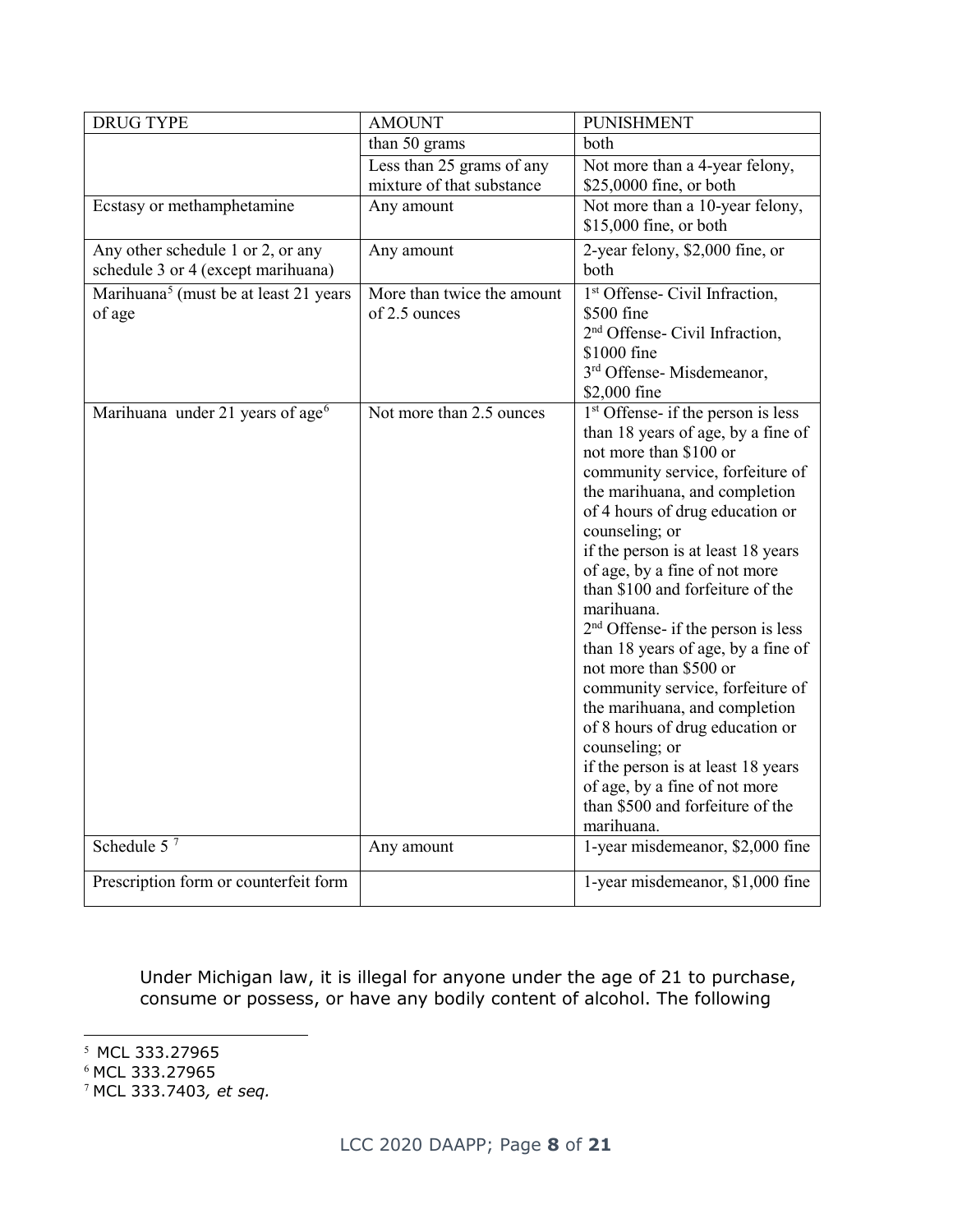summarizes some of the potential legal consequences for violating state law. A first-time conviction may result in a fine, substance abuse education and treatment, community service and court-ordered drug screenings.

| STATE OF MICHIGAN MINOR IN POSSESSION OF ALCOHOL LIQUOR. |                                                   |
|----------------------------------------------------------|---------------------------------------------------|
| First Offense                                            | Civil infraction, \$100 fine, The court may order |
|                                                          | participation in substance use disorder services  |
| Second Offense                                           | 30 day misdemeanor, \$200 fine, The court may     |
|                                                          | order participation in substance use disorder     |
|                                                          | services                                          |
| Third Offense                                            | 60 day misdemeanor, \$500, The court may order    |
|                                                          | participation in substance use disorder services  |

#### **STATE OF MICHIGAN MINOR IN POSSESSION OF ALCOHOL LIQUOR[8](#page-8-0)**

• There also is a provision for possible imprisonment or probation for a second or subsequent offense.

• The use of false identification by minors in obtaining alcohol is a misdemeanor punishable of 93 days in jail with a \$100 fine, loss of driver's license, probation and community service.

• Individuals can be arrested and/or convicted of operating a vehicle while intoxicated with a blood alcohol concentration (BAC) level at .08 or higher<sup>9</sup>. If a student is under 21, there is a "zero tolerance" law in the state of Michigan, and any blood alcohol level of .02 or higher can lead to a minor in possession (MIP) citation as well as being cited for operating a vehicle while intoxicated, if applicable. This is in addition to suspension of driving privileges in the State of Michigan.

#### *C. Local*

The City of Lansing ordinances prohibits the "sale, consumption or possession of an alcoholic beverage in an open container on public property."[10](#page-8-2) Violations of the city ordinance may subject an individual to fines and costs, requirement to participate in alcohol and/or substance abuse treatment and may possibly result in a driver's license suspension. A violation of this city ordinance is a misdemeanor of not more than 90 days of imprisonment and or a fine not exceeding  $$500.<sup>11</sup>$  $$500.<sup>11</sup>$  $$500.<sup>11</sup>$ 

The City of Lansing ordinances prohibits the use of "drug paraphernalia including the possession with intent to use, drug paraphernalia to plant, propagate, cultivate, grow, harvest, manufacture, compound, convert, produce, process, prepare, test, analyze, pack, repack, store, contain, conceal, inject, ingest, inhale or otherwise introduce into the human body a controlled substance in

<span id="page-8-0"></span> <sup>8</sup> MCL 436.1703

<span id="page-8-1"></span><sup>9</sup> MCL 257.625

<span id="page-8-2"></span><sup>10</sup> Lansing City Ordinance Part 608.04, *et seq.*

<span id="page-8-3"></span><sup>11</sup>Lansing City Ordinance Part 202.99 *et seq.*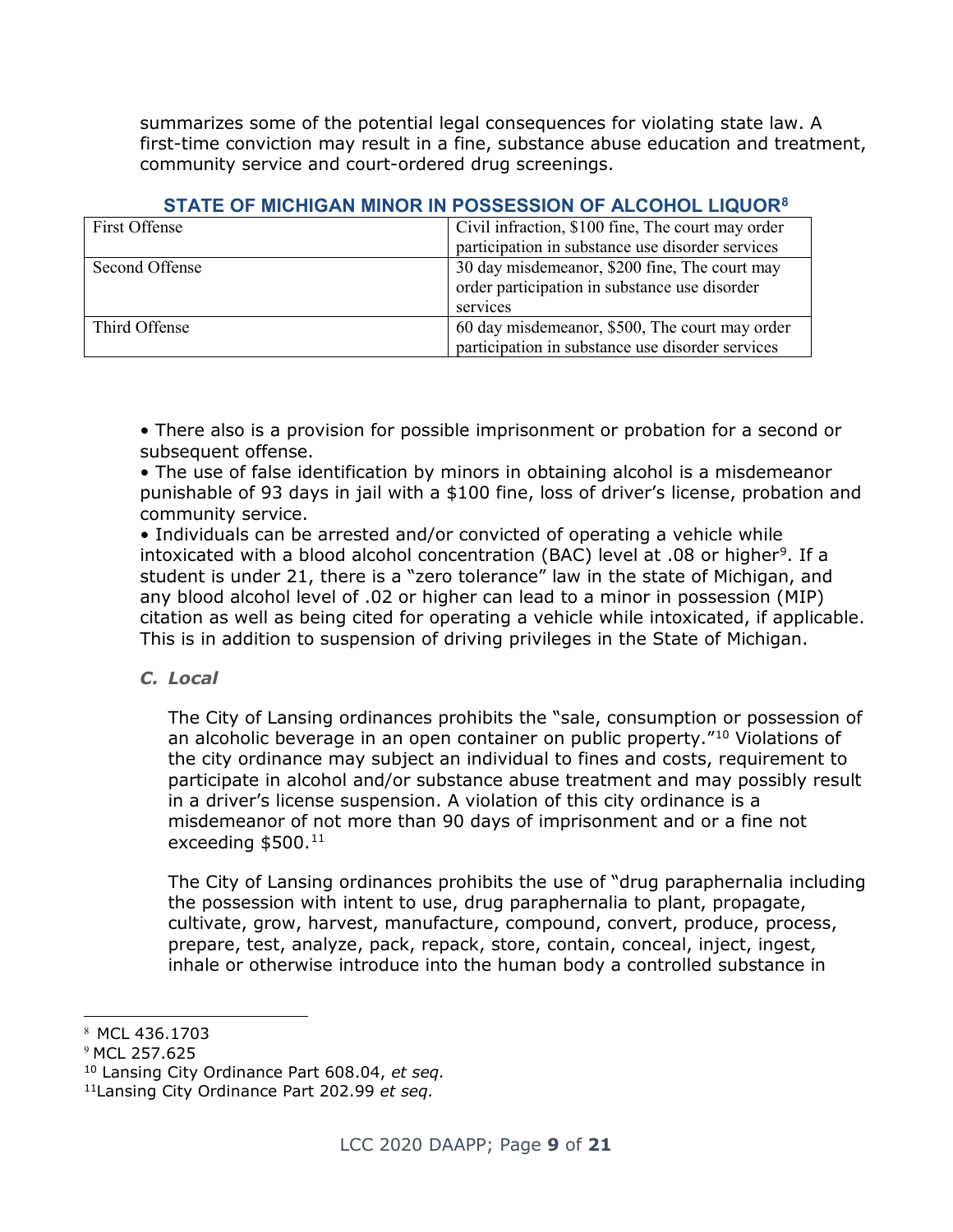violation of State or local law".[12](#page-9-0) A violation of this city ordinance is a misdemeanor of not more than 90 days of imprisonment and or a fine not exceeding \$500.[13](#page-9-1)

### **Health Risks**

#### *A. Drug Abuse*

The following sub-categories are the most frequently used drugs, listed with their associated risks, per the National Institute of Drug Abuse (NIDA).<sup>[14](#page-9-2)</sup>

#### 1. **Cannabinoids** (marijuana & hashish)

Known short-term risks include (but are not limited to) enhanced sensory perception, euphoria followed by drowsiness/relaxation, slowed reaction time, balance and coordination issues, increased heart rate, anxiety, panic attacks, and problems with learning and memory. Long-term risks include "mental health problems, chronic cough, [and] frequent respiratory infections."

Synthetic cannabinoids (K2/Spice) are associated with the following additional risks: vomiting, agitation, confusion, paranoia, and increased blood pressure. The long-term effects are unknown.

**Club Drugs** (MDMA [also known as: Ecstasy, Adam, clarity, Eve, lover's speed, peace uppers]; Flunitrazepam [also known as: Rohypnol, forgetme pill, Mexican Valium, R2, roach, Roche, roofies, roofinol, rope, rophies]; GHB [also known as G, Georgia home boy, grievous bodily harm, liquid ecstacy, soap, scoop, goop, liquid X])

Known short-term risks of *MDMA* (Ecstasy/Molly) include (but are not limited to) lowered inhibition, enhanced sensory perception, increased heart rate and blood pressure, muscle tension; nausea; faintness; chills or sweating, and "sharp rise in body temperature leading to liver, kidney, and death." Long-term risks include confusion, depression, memory and sleep problems, increased anxiety, impulsiveness, and reduced interest in sexual activity.

Known short-term risks of *Flunitrazepam* include (but are not limited to) drowsiness, sedation, amnesia, black out, decreased anxiety, muscle relaxation impaired reaction time and motor coordination, impaired mental functioning, confusion, aggression, excitability, slurred speech,

<span id="page-9-0"></span> <sup>12</sup> Lansing City Ordinance Part 622.01(b) *et seq*.

<span id="page-9-1"></span><sup>13</sup> Lansing City Ordinance Part 202.99 *et seq.*

<span id="page-9-2"></span><sup>14</sup> [National Institute of Drug Abuse \(NIDA\)](https://www.drugabuse.gov/drugs-abuse/commonly-abused-drugs-charts) website at https://www.drugabuse.gov/drugsabuse/commonly-abused-drugs-charts: last visited on 07/16/2021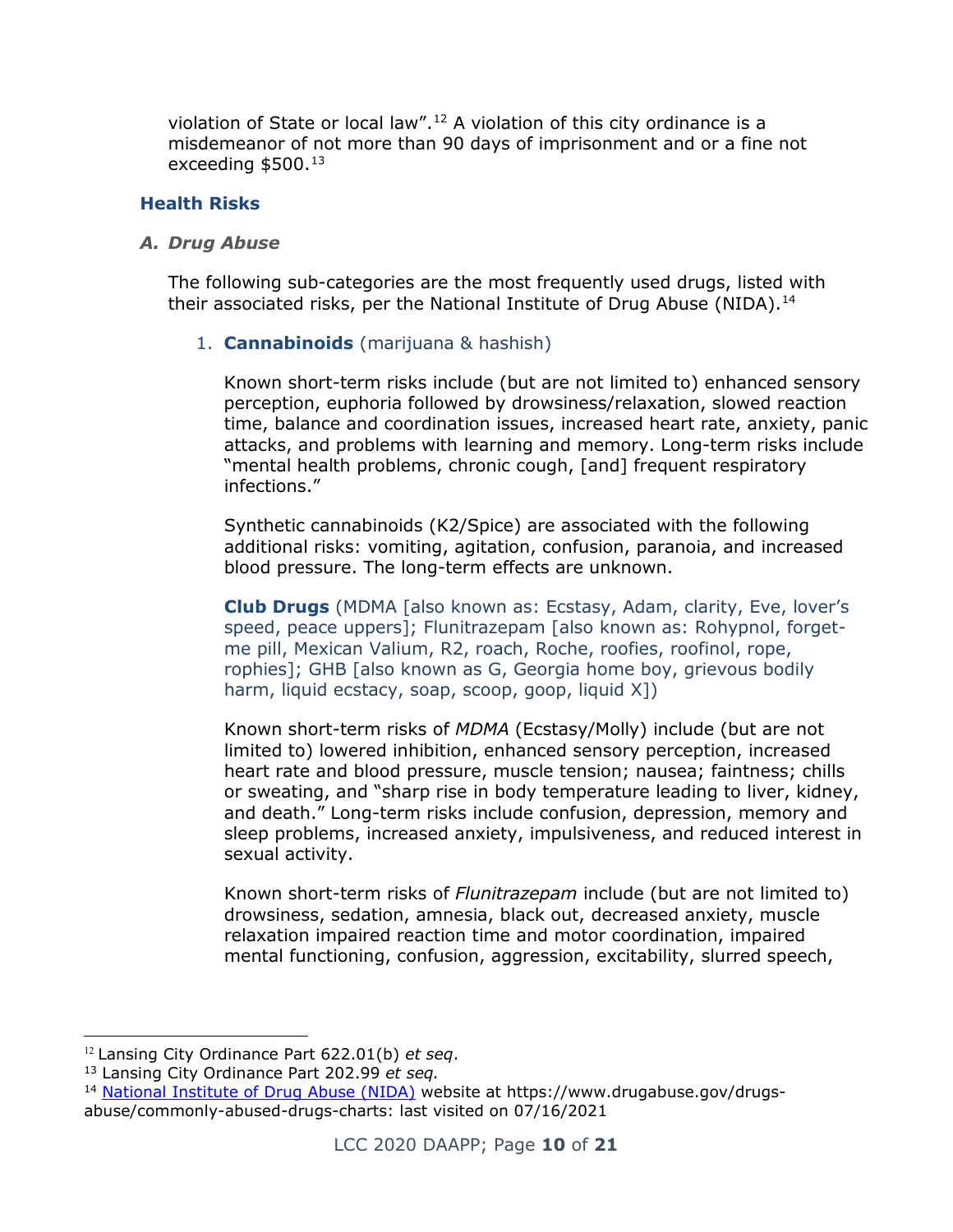headache, and slowed breathing/heart rate. Long-term effects are unknown.

Known short-term risks of *GHB* include (but are not limited to) euphoria, drowsiness, confusion/memory loss unconsciousness, seizures, slowed heart rate/breathing, lower body temperature, coma, and death. Longterm effects are unknown.

2. **Dissociative Drugs** (Ketamine [also known as Ketalar SV, cat Valium, Lady K, K, Special K, vitamin K]; PCP and analogs [also known as angel dust, embalming fluid boat, hog, rocket fuel, love boat, peace pill]; Salvia [also known as Chia seeds, Diviner's Sage, Magic Mint, Sally-D, Ska Pastora])

Known short-term risks of *Ketamine* include (but are not limited to) attention, memory issues, and learning issues, dream like states, sedation, hallucinations, confusion, loss of memory, raised blood pressure, unconsciousness, and "Dangerously slowed breathing." Longterm risks include kidney problems, stomach pain, ulcers, poor memory and depression.

Known short-term risks of *PCP* include (but are not limited to) delusions, hallucinations, paranoia, problems thinking, "a sense of distance from one's environment," anxiety. Low doses: slight increase in breathing rate; increased blood pressure and heart rate; shallow breathing; face redness and sweating; numbness of the hands or feet; problems with movement. High doses: nausea; vomiting; flicking up and down of the eyes; drooling; loss of balance; dizziness; violence; seizures, coma, and death. *"* Long-term risks include memory loss, speech and thinking problems, and anxiety, loss of appetite.

Known short-term risks of *Salvia* include (but are not limited to) "Shortlived but intense hallucinations; altered visual perception, mood, body sensations; mood swings, feelings of detachment from one's body; sweating." Long-term effects are unknown.

3. **Hallucinogens** (LSD [also known as Acid, Blotter, Boomers, Cid, Golden Dragon, Looney Tunes, Lucy Mae, Microdots, Tabs, Yellow Sunshine]; Mescaline [also known as Buttons, cactus, mesc, peyote]; Psilocybin [also known as: Magic mushrooms, purple passion, shrooms, little smoke, sewage fruit, sacred mush, zoomers])

Known short-term risks of *LSD* include (but are not limited to) rapid emotional swings; inability to "recognize reality, think rationally, or communicate with others; raised blood pressure, heart rate, body temperature; dizziness, loss of appetite, tremors, enlarged pupils. Longterm risks include ongoing visual disturbances and frightening flashbacks, paranoia, and disorganized thinking, and mood swings.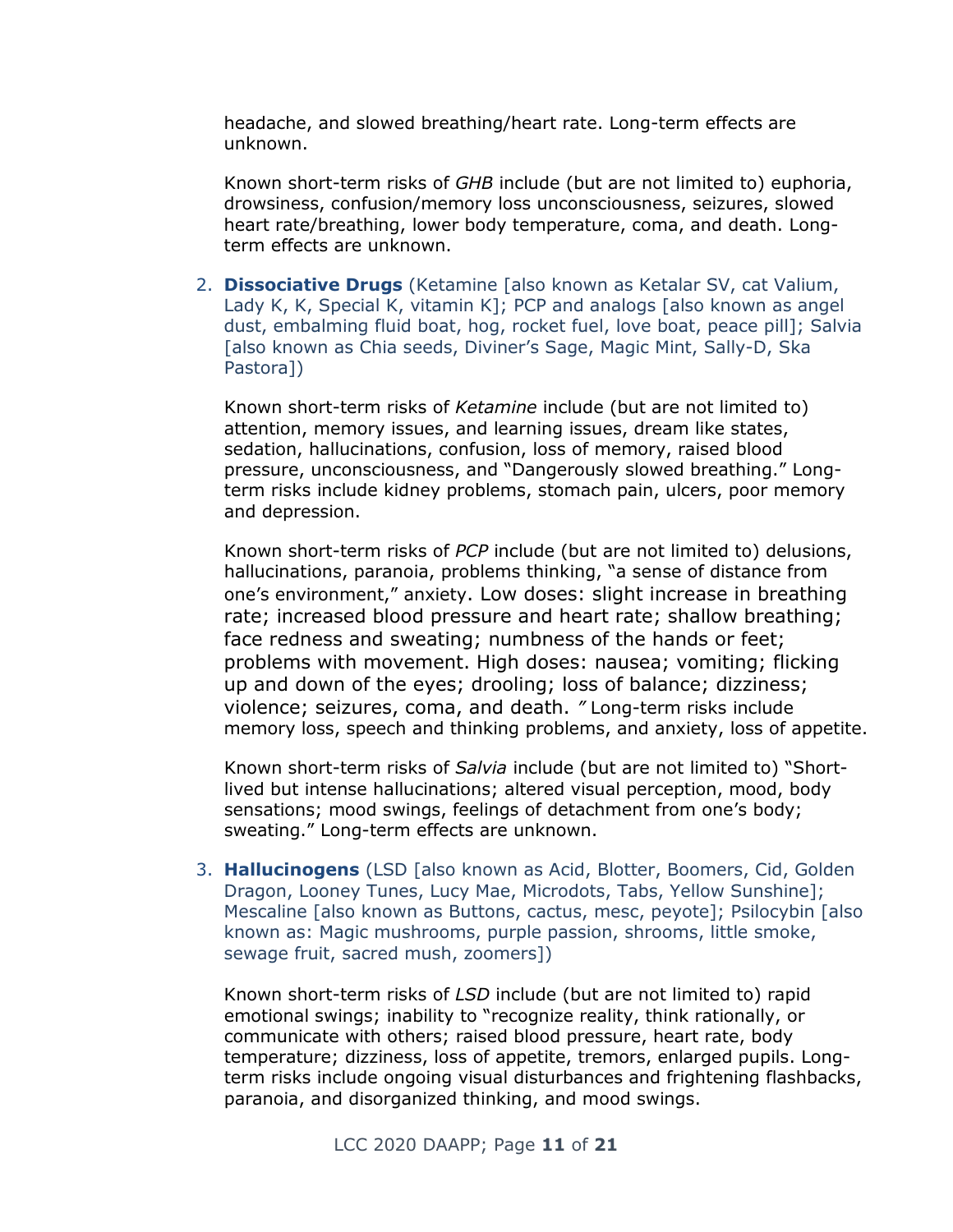Known short-term risks of *Mescaline* include (but are not limited to) enhanced perception and feeling, hallucinations, euphoria, anxiety; increased body temperature, heart rate, and blood pressure; sweating; and impaired movement. Long-term effects are unknown.

Known short-term risks of *Psilocybin* include (but are not limited to) hallucinations, "altered perception of time, inability to tell fantasy from reality, panic, muscle relaxation or weakness, problems with movement," and vomiting, enlarged pupils, nausea, drowsiness. Long-term risks include memory problems and flashbacks.

4. **Inhalants** (Air blast, Aimies, Bullets, Laughing gas, Moon gas, Oz, Poppers, Snappers, Snotballs, Toilet Water, Whippets, Whiteout [includes paint thinners or removers, degreasers, dry-cleaning fluids, gasoline, lighter fluids, correction fluids, permanent markers, electronics cleaners and freeze sprays, glue, spray paint, hair or deodorant sprays, fabric protector sprays, vegetable oil sprays, whipped cream aerosol containers, refrigerant gases] ether, chloroform, halothane, and nitrous oxide)

Known short-term risks include (but are not limited to) Confusion; nausea; slurred speech; lack of coordination; euphoria; dizziness; drowsiness; disinhibition, lightheadedness, hallucinations/delusions; headaches; sudden sniffing death due to heart failure (from butane, propane, and other chemicals in aerosols); death from asphyxiation, suffocation, convulsions or seizures, coma, or choking. Nitrites: enlarged blood vessels, enhanced sexual pleasure, increased heart rate, brief sensation of heat and excitement, dizziness, headache. Long-term risks include "liver and kidney damage; bone marrow damage;" nerve damage; and brain damage; brain damage from lack of oxygen that can cause problems with thinking, movement, vision, and hearing. Nitrites: increased risk of pneumonia.

5. **Opioids** (Heroin; prescription opioids such as: oxycodone [OxyContin ®], hydrocodone [Vicodin ®], codeine, morphine, fentanyl, etc.)

Known short-term risks of *Heroin* include (but are not limited to) Euphora; "dry mouth; itching; nausea; vomiting; analgesia and slowed breathing and heart rate. Long-term risks include collapsed veins, abscesses, heart lining and valve infection; constipation and stomach cramps; liver and kidney disease, and pneumonia.

Known short-term risks of *prescription opioids* include (but are not limited to), Pain relief, drowsiness, nausea, constipation, euphoria, slowed breathing, death. Long-term risks include (but are not limited to) Increased risked of overdose or addiction if misused.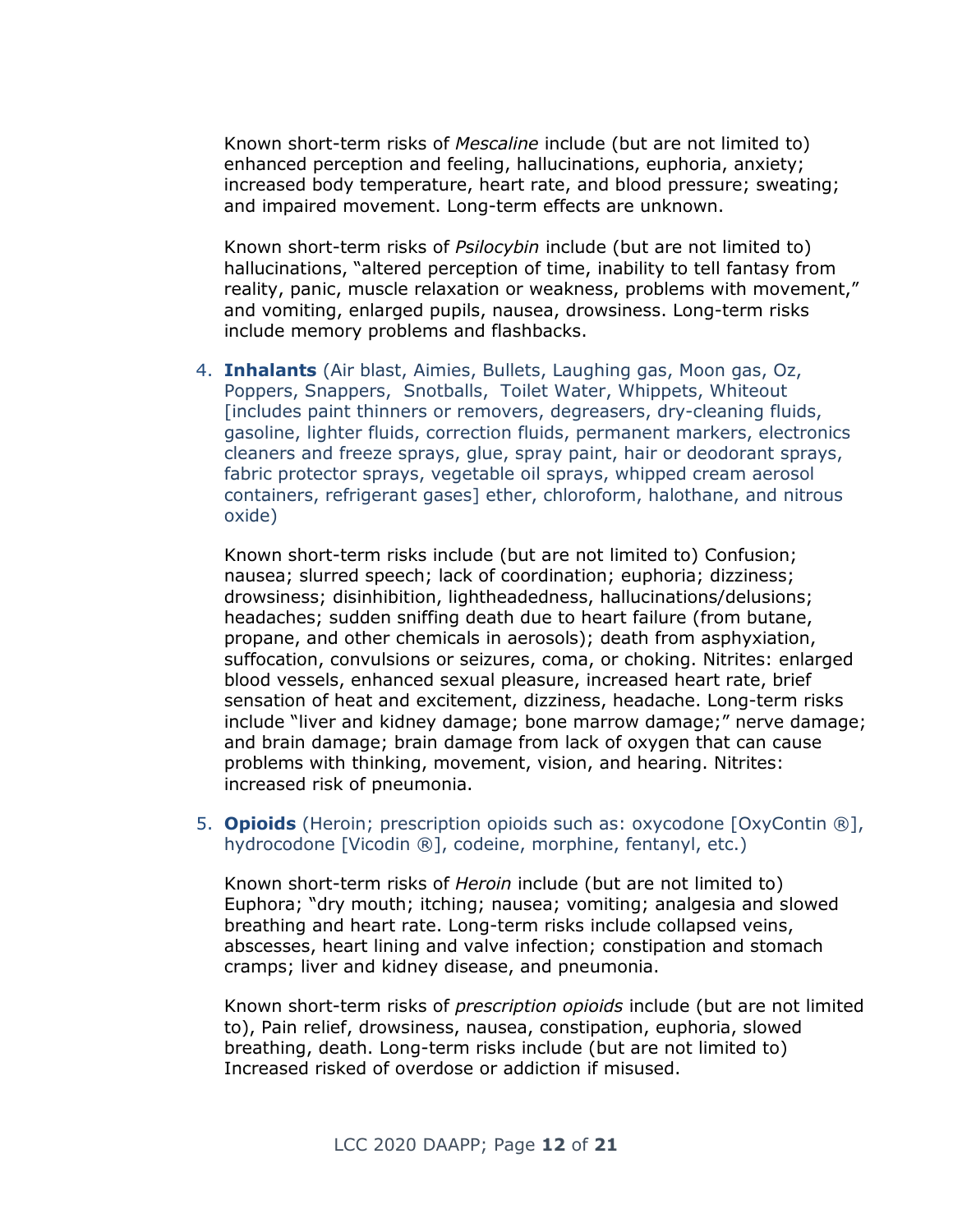6. **Over-the-Counter Cough/Cold Medicines** (also known as *Dextromethorphan* or *DXM* [Robotripping, Robo, Triple C], *promethazinecodeine cough syrup*)

Known short-term risks include (but are not limited to) cough relief; euphoria; "slurred speech; increased heart rate, blood pressure,; dizziness; nausea; vomiting; Additionally, promethazine-codeine cough syrup depresses the central nervous system which can lead to slowing or stopping the heart and lungs. Long-term effects are unknown.

7. **Steroids** (*Anabolic steroids*, also known as Nandrolone [Oxandrin ®], oxandrolone [Anadrol ®], stanozolol [Durabolin ®] Testosterone Cypionate [Depo-Testosterone ®], roids, juice, gym candy, pumpers)

Short-term risks include (but are not limited to) "builds muscles; improved athletic performance; acne, fluid retention (especially hands and feet," oily skin, yellowing skin and whites of the eyes, infection. Longterm risks include "kidney damage or failure; liver damage; high blood pressure; enlarged heart, or changes in cholesterol leading to increased risk of stroke or heart attack, even in young people; aggression; extreme mood swings;" extreme irritability; delusions, and impaired judgement.

8. **Stimulants** (*cocaine* [also known as: blow, bump, C, candy, Charlie, coke, crack, flake, rock, snow, toot]; amphetamine; & *methamphetamine* [also known as: crank, chalk, crystal, fire, glass, go fast, ice, meth, speed, Desoxyn ®1)

Known short-term risks of *cocaine* include (but are not limited to) narrowed blood vessels; enlarged pupils, "increased body temperature, heart rate, and blood pressure; headache; abdominal pain and nausea;" euphoria; insomnia; anxiety; "erratic and violent behavior; panic attacks; paranoia; psychosis; heart rhythm problems; heart attack; stroke; seizure; [and] coma." Long-term risks include "loss of sense of smell, nosebleeds, nasal damage and trouble swallowing from snorting; infection and death of bowel tissue from decreased blood flow; poor nutrition and weight loss; lung damage from smoking"

Known short-term risks of *methamphetamine* include (but are not limited to) "increased wakefulness and physical activity; decreased appetite; increased breathing, heart rate, blood pressure, and temperature; [and] irregular heartbeat." Long-term risks include anxiety, confusion, insomnia, mood problems, violent behavior, paranoia, hallucinations, delusions, weight loss, severe dental problems, and skin sores from scratching.

*B. Alcohol Abuse*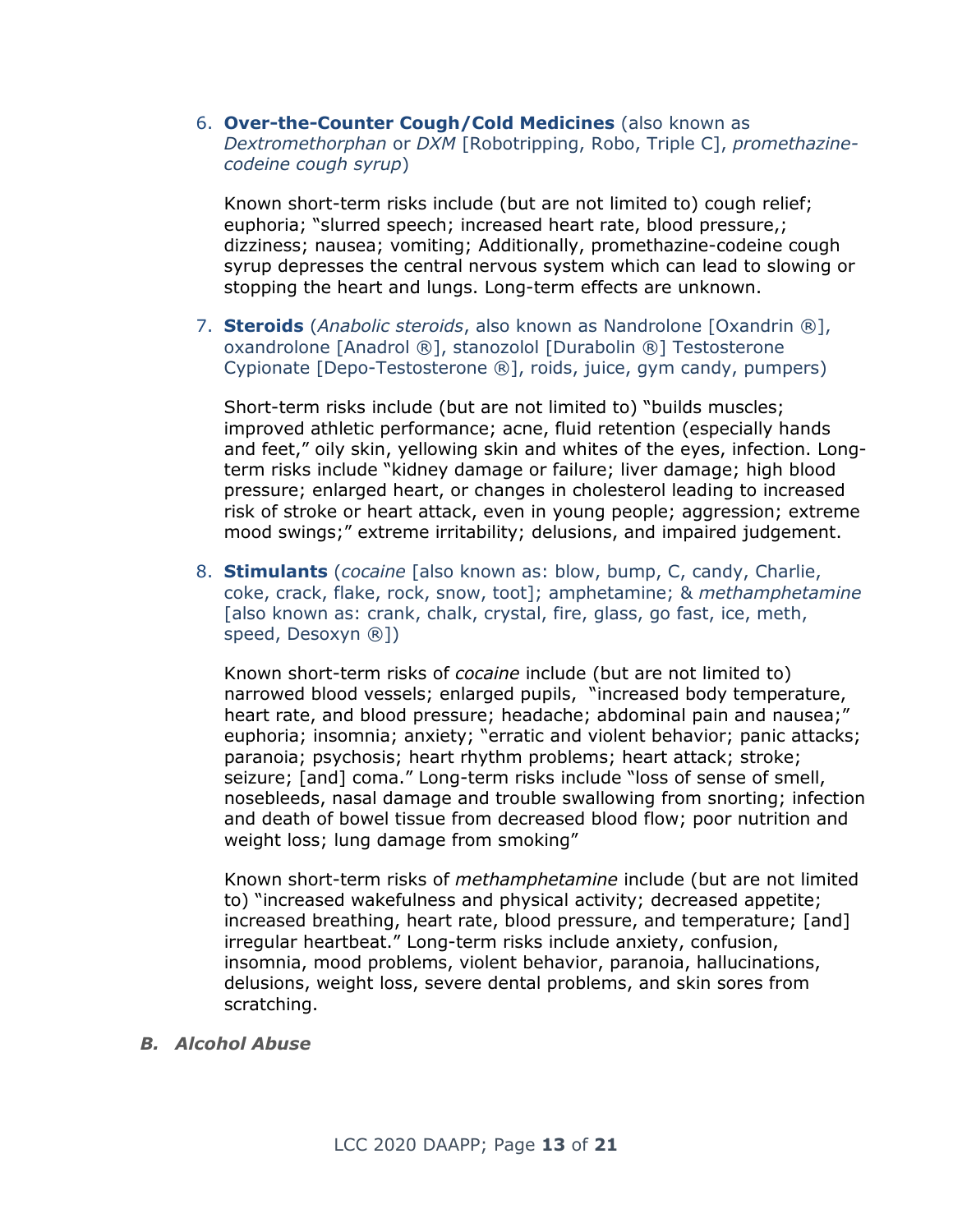Binge drinking is a pattern in which a person consumes 4-5 alcoholic drinks in a short period of time (about 2 hours).<sup>[15](#page-13-0)</sup> Alcohol Use Disorder or Alcoholism results from a continued pattern of drinking alcoholic beverages, dependence on alcohol, and disregard for consequences of alcohol intoxication.<sup>[16](#page-13-1)</sup>

Known risks for binge drinking and/or alcoholism include (but are not limited to) disruption of mood; change in behavior; inability to think clearly; decreased coordination; heart problems, including stroke, arrhythmias, and high blood pressure; liver inflammation and other liver complications; dangerous pancreas inflammation; increased risk of mouth, esophagus, throat, liver, and breast cancer; and weakened immune system.<sup>[17](#page-13-2)</sup>

# **IV. Drug and Alcohol Programs**

#### *A. Employees*

The College offers educational and referral services to employees aimed at preventing substance abuse and assisting in rehabilitation. The Employee Assistance Program (EAP) provides resources to help employees resolve problems with alcohol and drugs. There is 24/7 phone access to live counselors, 365 days a year for assessment and referral. Please refer to the phone number below for counseling or other support services:

#### 1-800-847-7240

Substance abuse needs may be covered by an employee's medical benefits.

Access to the College Drug and Alcohol Policy on the LCC website.

Required new employee trainings on College Policies.

Periodic articles in the weekly employee newsletter 'The Star' regarding alcohol, stress, and mental health.

Public Service Announcements on LCC Radio 89.7FM WLNZ regarding alcohol and drug abuse awareness.

Red Ribbon Drug Awareness Campaign.

Drug/alcohol survey administered to employees annually.

<span id="page-13-0"></span> $\overline{a}$ <sup>15</sup> [College Drinking Prevention](http://www.collegedrinkingprevention.gov/NIAAACollegeMaterials/FactSheets/collegedrinkingfactsheet.aspx) website at

http://www.collegedrinkingprevention.gov/NIAAACollegeMaterials/FactSheets/collegedrinkingfactsh eet.aspx: last visited on 07/16/2021

<span id="page-13-1"></span><sup>16</sup> [National Institute of Alcohol Abuse and Alcoholism](https://www.niaaa.nih.gov/alcohol-health/overview-alcohol-consumption/alcohol-use-disorders) website at https://www.niaaa.nih.gov/alcoholhealth/overview-alcohol-consumption/alcohol-use-disorders: last visited on 07/16/2021

<span id="page-13-2"></span><sup>17</sup> [NIAAA w](https://www.niaaa.nih.gov/alcohol-health/alcohols-effects-body)ebsite at https://www.niaaa.nih.gov/alcohol-health/alcohols-effects-body: last visited on 07/16/2021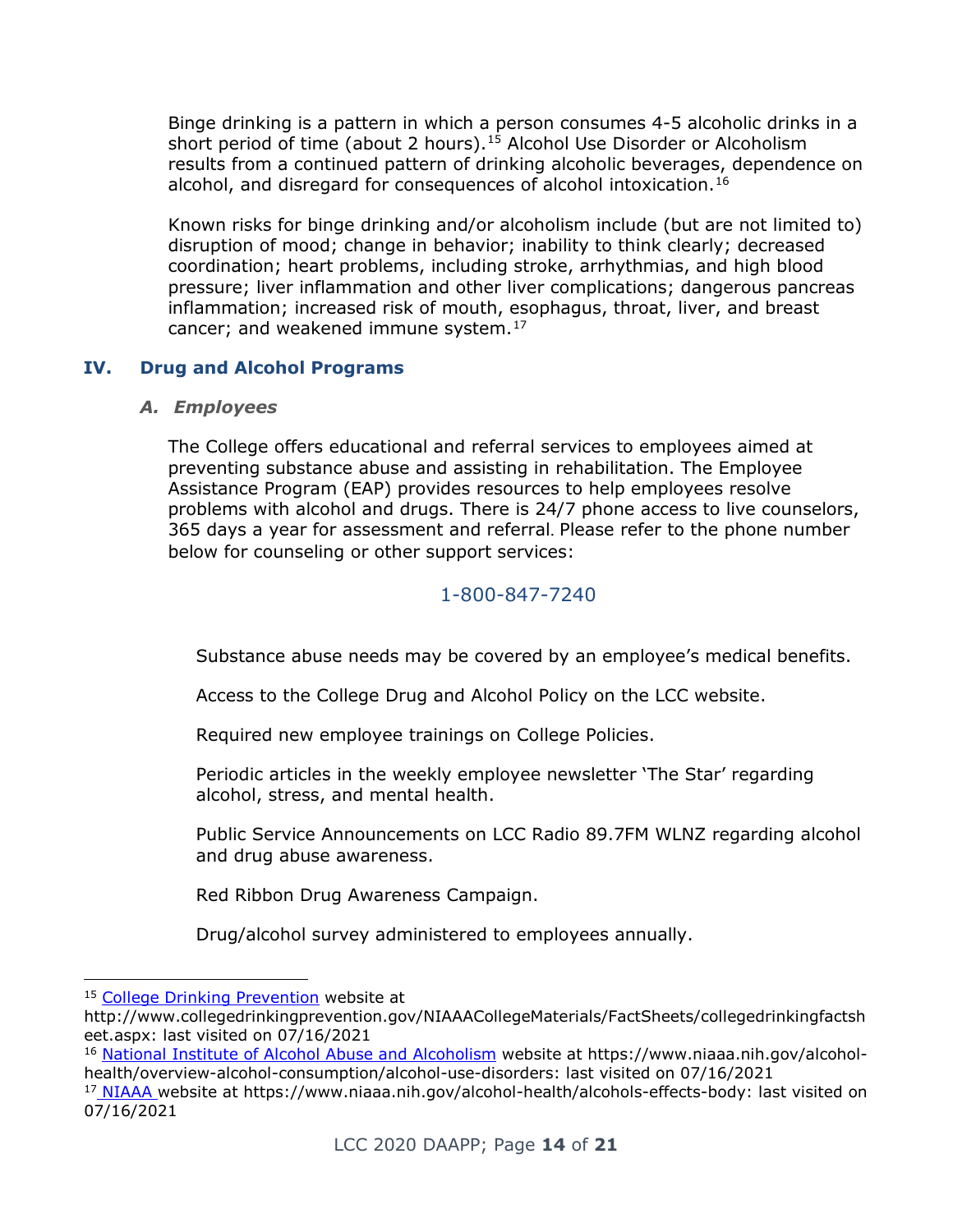LCC Police Officers trained and equipped with Narcan.

*B. Students*

The College offers free individual counseling by LCC licensed professional counselors and educational and referral services to community and rehabilitation resources for students who need assistance with substance and alcohol abuse issues.

Information regarding LCC counseling services and community resources is available here:

[Substance/Alcohol](https://www.lcc.edu/services/counseling/index.html) Abuse Counseling Resources

[\(https://www.lcc.edu/services/counseling/\)](https://www.lcc.edu/services/counseling/)

Ongoing promotions and awareness regarding the available alcohol and substance abuse counseling services and community resources continue throughout the year.

Access to the College Drug and Alcohol Policy on the LCC website.

Ongoing presentations and informational events by counselors, police officers, student compliance, and other relevant professionals to students about substance and alcohol abuse awareness and prevention.

Ongoing presentations/training to various departments and employee groups about College drug and alcohol policies for students

Ongoing presentations and information on College drug and alcohol policies as part of new student orientation programs, and specialized new student groups such as high school student programs, police and fire academies, aviation maintenance, international students, and student athletes.

Drug/alcohol survey administered to students annually.

Substance Abuse Awareness Week: Counselors discuss and distribute relevant information relating to drug and alcohol abuse and mental health via online events.

Mood Awareness and Healthy Relationship events providing drug and alcohol awareness, prevention, and risk reduction information related to mental health and sexual misconduct topics.

Ongoing awareness and enforcement of the Student Athlete Drug Testing Program.

Required online Student Title IX and Sexual Misconduct training, including information on drug and alcohol awareness, prevention, and risk reduction information related to sexual misconduct topics.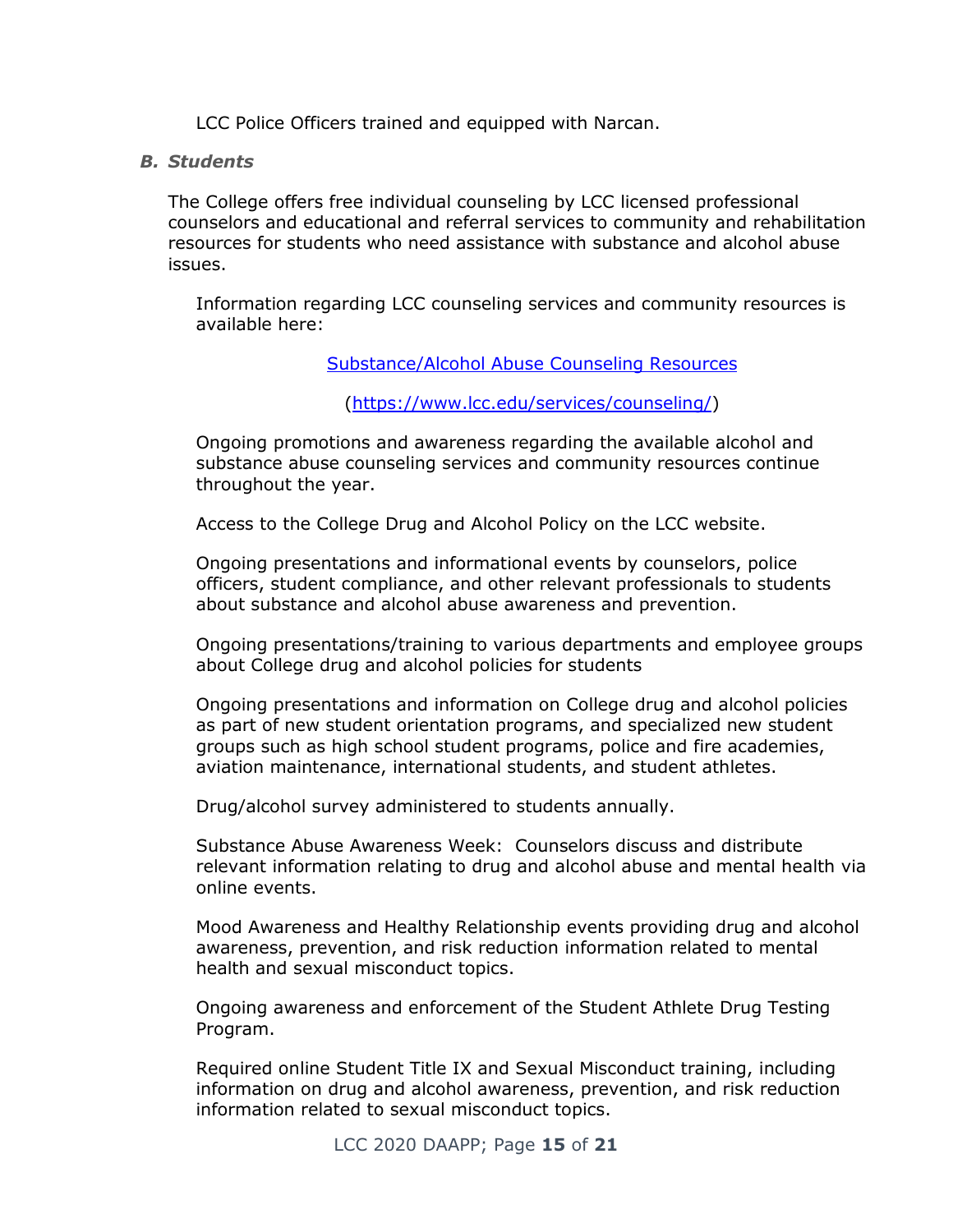Materials on underage drinking, drunk driving consequences and alcohol and drug use/abuse available to students in multiple campus offices.

Red Ribbon Drug Awareness Campaign.

Public Service Announcements on LCC Radio 89.7FM WLNZ regarding alcohol and drug abuse awareness.

Ongoing online messaging campaigns and events regarding awareness information about safe use of alcohol and marijuana; and substance/alcohol/drug abuse awareness, prevention, and risk reduction throughout the COVID-19 Pandemic.

#### **V. Disciplinary Sanctions**

#### *A. Employees*

Section IV of the current Drug and Alcohol Policy states:

"Compliance with this policy, including compliance with mandated drug and alcohol testing, is a condition of employment.

Furthermore, as a condition of continued employment, any employee who is charged with or convicted of a violation of any state or federal criminal statute involving manufacture, distribution, dispensation, use, or possession of any controlled substance or alcohol shall notify the Executive Director of Human Resources, in writing, of the charges or conviction no later than five (5) days after such charges or conviction(s). The Executive Director of Human Resources shall report conviction(s) as required by the Drug-Free Workplace Act.

In accordance with the Drug-Free Workplace Act, the Drug-Free Schools and Communities Act, or applicable College policies, employees shall be subject to mandatory participation in a substance abuse assistance or rehabilitation program; and/or disciplinary action, up to and including discharge or dismissal, as determined by the College for the following reasons:

Failure to comply with mandated drug or alcohol testing.

Failure to timely report being charged with or convicted of a violation of any state or federal criminal statute involving manufacture, distribution, dispensation, use, or possession of any controlled substance or alcohol.

Failure to abide by this policy. In addition, an employee may be subject to criminal prosecution by federal, state, and local authorities."

The process for ensuring consistency in disciplinary action when an employee violation occurs, is as follows: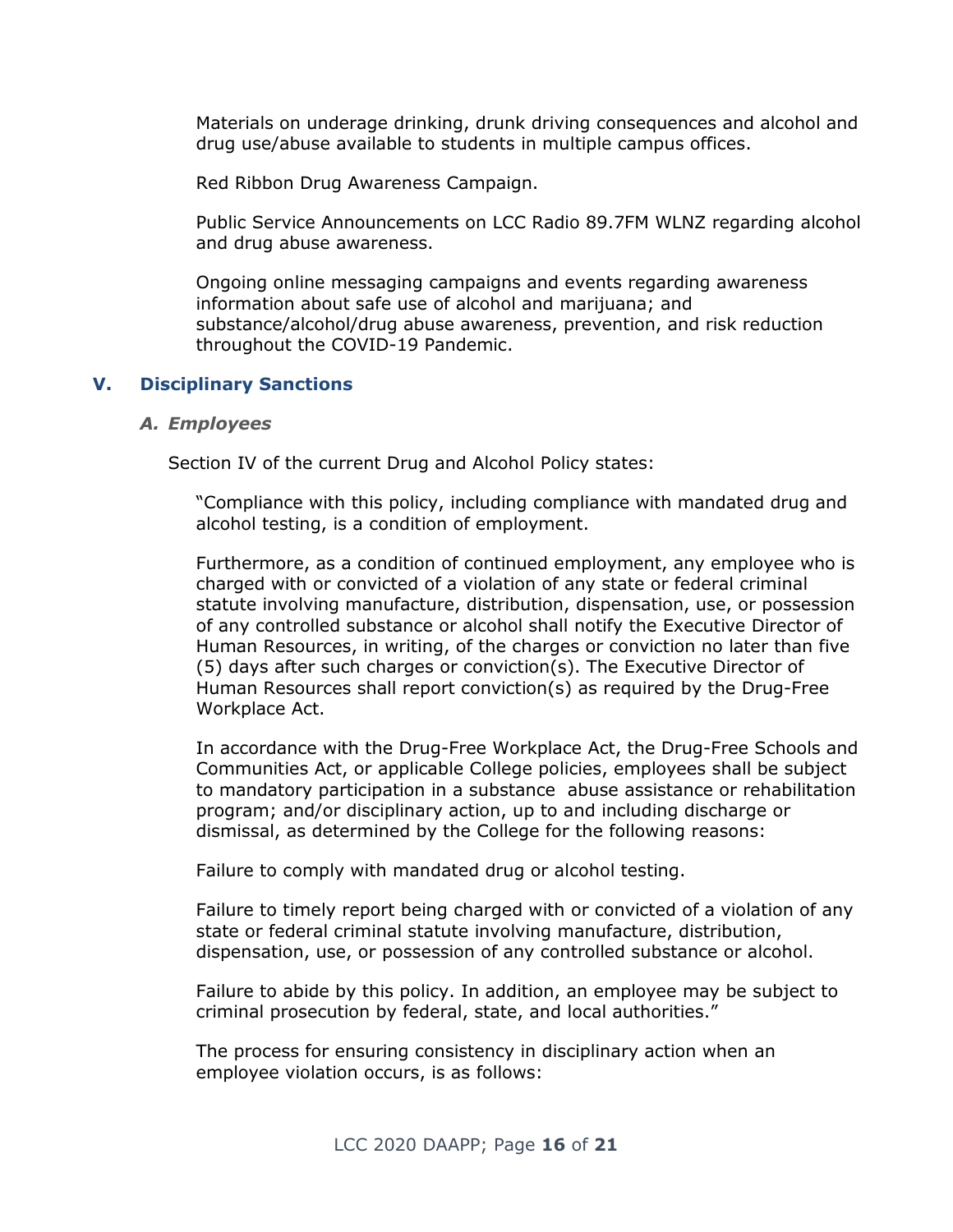- Level one and level two disciplinary actions require approval of the Director of Labor and Employee Relations; and
- Level three and level four disciplinary actions require the recommendation of the Director of Labor and Employee Relations, and the approval of the Executive Director of Human Resources.

#### *B. Students*

As required by the Drug-Free Schools and Communities Act, any student found to be in violation of the prohibitions listed in the Drug and Alcohol Policy (including the Student Code of Conduct) shall be subject to disciplinary actions up to and including expulsion. The Student Code of Conduct sanctioning section states:

"In cases of noncompliance with the Student General Rules or a violation of the Student Code of Conduct, the College will impose discipline that is consistent with the impact of the offense on the College community. Progressive discipline principles will be followed in that the student's prior discipline history at the College will be taken into account. Disciplinary action taken against a student may include, but is not limited to, one or more of the following:

a. Written Warning – A notice in writing to the student that the student is violating or has violated institutional regulations and a copy of the warning letter is placed in the student's disciplinary file.

b. Probation – A written reprimand for violation of specified regulations. Probation is for a designated period of time and includes the probability of more severe disciplinary sanctions if the student is found to violate any institutional regulation(s) during the probationary period.

c. Loss of Privileges – Denial of specified privileges for a designated period of time.

d. Restitution – Compensation for loss, damage, or injury. This may take the form of appropriate service and/or monetary or material replacement.

e. Discretionary Sanctions – Work assignments, essays, service to the College, Community Service or other related discretionary assignments.

*Discretionary assignments for drug and alcohol offenses can include meeting with an LCC Counselor to discuss drug and alcohol abuse and completion of community drug and alcohol rehabilitation and/or education programs.* 

LCC 2020 DAAPP; Page **17** of **21**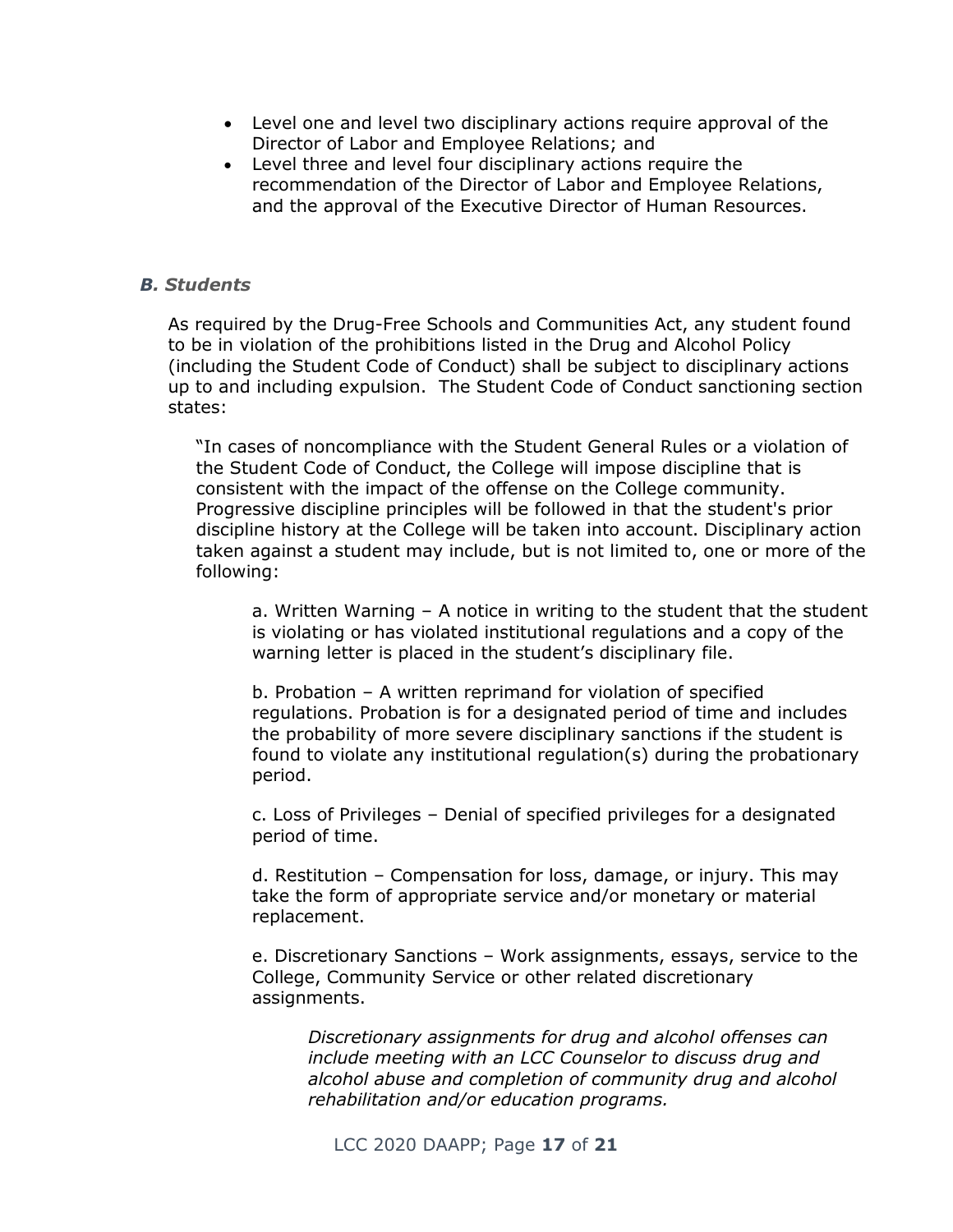f. College no contact orders – Between the accused student and the complainant or witnesses (when appropriate).

g. College Suspension – Separation of the student from the College for a definite period of time (usually a year or less) after which the student is eligible to return. Conditions for readmission may be specified. Suspensions may be effective immediately or deferred.

*When students are issued a suspension for drug and alcohol offenses, re-entry to the College is determined at the return from suspension meeting with Student Compliance. Additional assignments may be required at this meeting to support the success of the student during their re-entry throughout the first year of return.* 

h. College Dismissal – Separation of the student from the College for a year or more. The student may be eligible for return. Conditions for readmission may be specified. Dismissals will be effective immediately.

*When students are issued a dismissal for drug and alcohol offenses, re-entry to the College is determined at the return from dismissal meeting with Student Compliance. Additional assignments may be required at this meeting to support the success of the student during their re-entry throughout the first year of return.* 

i. College Expulsion – Separation of the student from the College permanently. Expulsions will be effective immediately.

j. Revocation of Admission and/or Degree – Admission to or a degree awarded from the College may be revoked for fraud, misrepresentation, or other violation of College standards in obtaining the degree, or for other serious violations committed by a student prior to graduation."

Sanctions are administered on a case by case basis, taking into consideration the severity of the violation, the specific circumstances, the presence of any mitigating or aggravating factors (such as depression or the death of a loved one, an assault or a threat) and/or any prior violations of the Student Code of Conduct, including any prior violations involving drugs or alcohol.

The ultimate goal of the sanctions is to reinforce LCC's commitment to a positive and safe learning environment consistent with acceptable social standards, and in accordance with federal, state and local laws. To achieve this goal, one or more of the sanctions listed above may be assigned. In addition, sanctions and circumstances (as listed above) of prior student drug and alcohol violations from the current and previous two years are reviewed to maintain consistency of sanctions among students.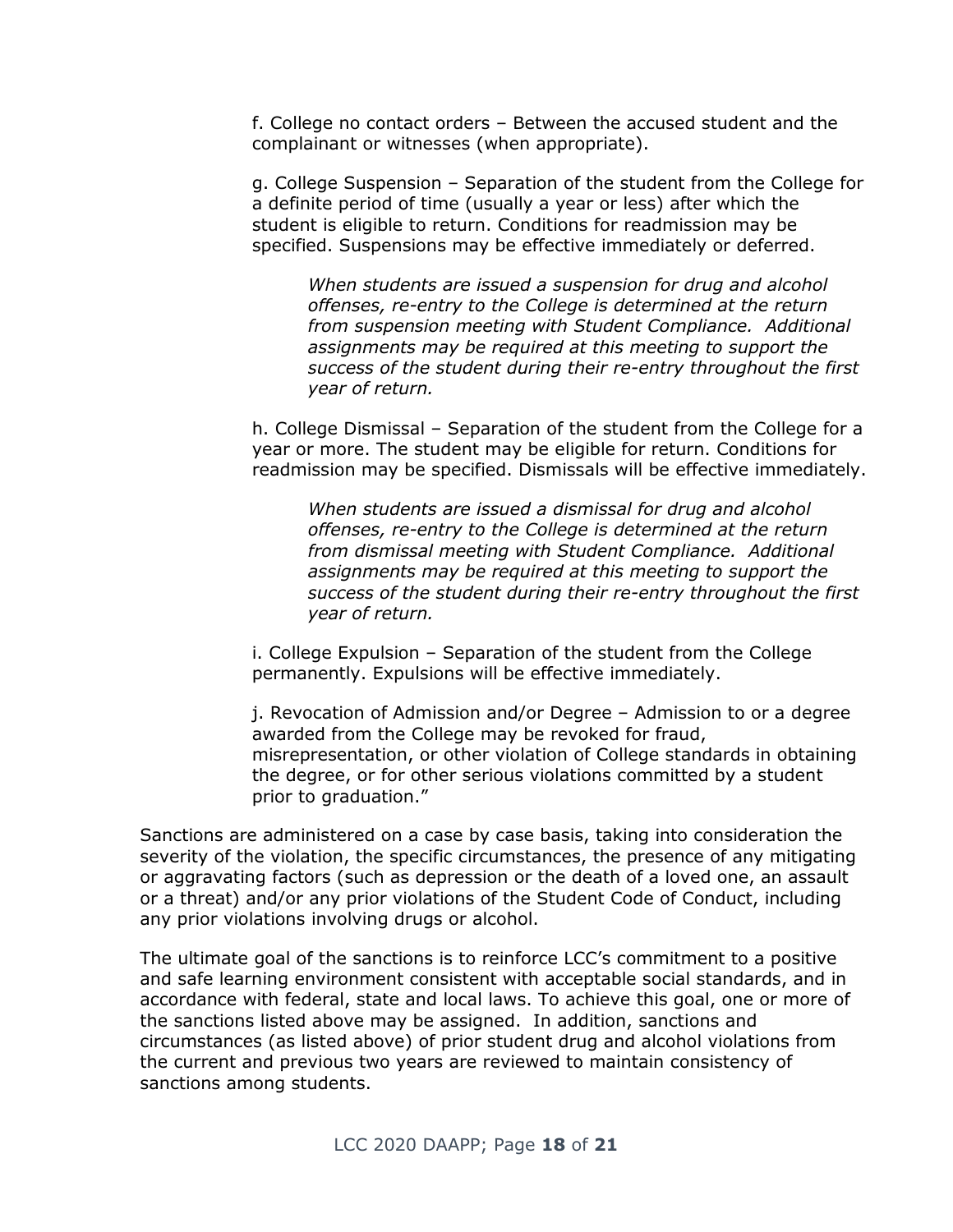Furthermore, when applicable, the Office of Student Compliance will work closely with the LCC Police Department when a student has also violated the law. LCC Police Department will seek prosecution of drug and alcohol related offenses that occur on the college campus and involve currently enrolled students when warranted.

In addition, a student may be subject to criminal prosecution by federal, state, and local authorities.

#### **VI. Annual Notification of the DAAPP and Biennial Review**

#### *A. Employee Notification*

Notification of the information contained in the DAAPP will be distributed to all current employees of the college via email and through the College Portal on or before October 1<sup>st</sup> of each year and to any new employees thereafter on a daily basis.

#### *B. Student Notification*

Notification of the information contained in the DAAPP will be distributed to all currently enrolled students via email and through the College Portal on or before October 1<sup>st</sup> of each year and to any new students thereafter on a daily basis.

#### *C. Biennial Review*

A biennial review of the DAAPP is conducted in May/June of each year ending in an odd number, and a biennial review report is issued to College leadership. The biennial review includes but is not limited to evaluation of the total number of alcohol and drug violations that occurred within the previous years for students and employees relevant to overall enrolled students and active employees; evaluation of the timeliness and effectiveness (strengths and weaknesses) of previous programming related to drug and alcohol use and abuse; development of a plan for the next two years to provide appropriate and effective drug and alcohol abuse prevention programming to employees and students; evaluation of the sanctions imposed due to drug and alcohol violations; and evaluation of the College's policies related to drugs and alcohol for students and employees.

LCC strives to ensure a safe environment for employees, students and guests. In 2018, there were 4 students who violated the Student Code of Conduct with incidents that involved drugs or alcohol, with a total of 4 violations. In 2019, there were 3 students who violated the Student Code of Conduct with incidents that involved drugs or alcohol, with a total of 3 violations. In 2020\*, there were 3 students who violated the Student Code of Conduct with incidents that involved drugs or alcohol, with a total of 3 violations.

\**The College operated in a remote environment beginning on March 18, 2020, due to the COVID-19 Pandemic. A limited number of face-to-face courses took place in summer and*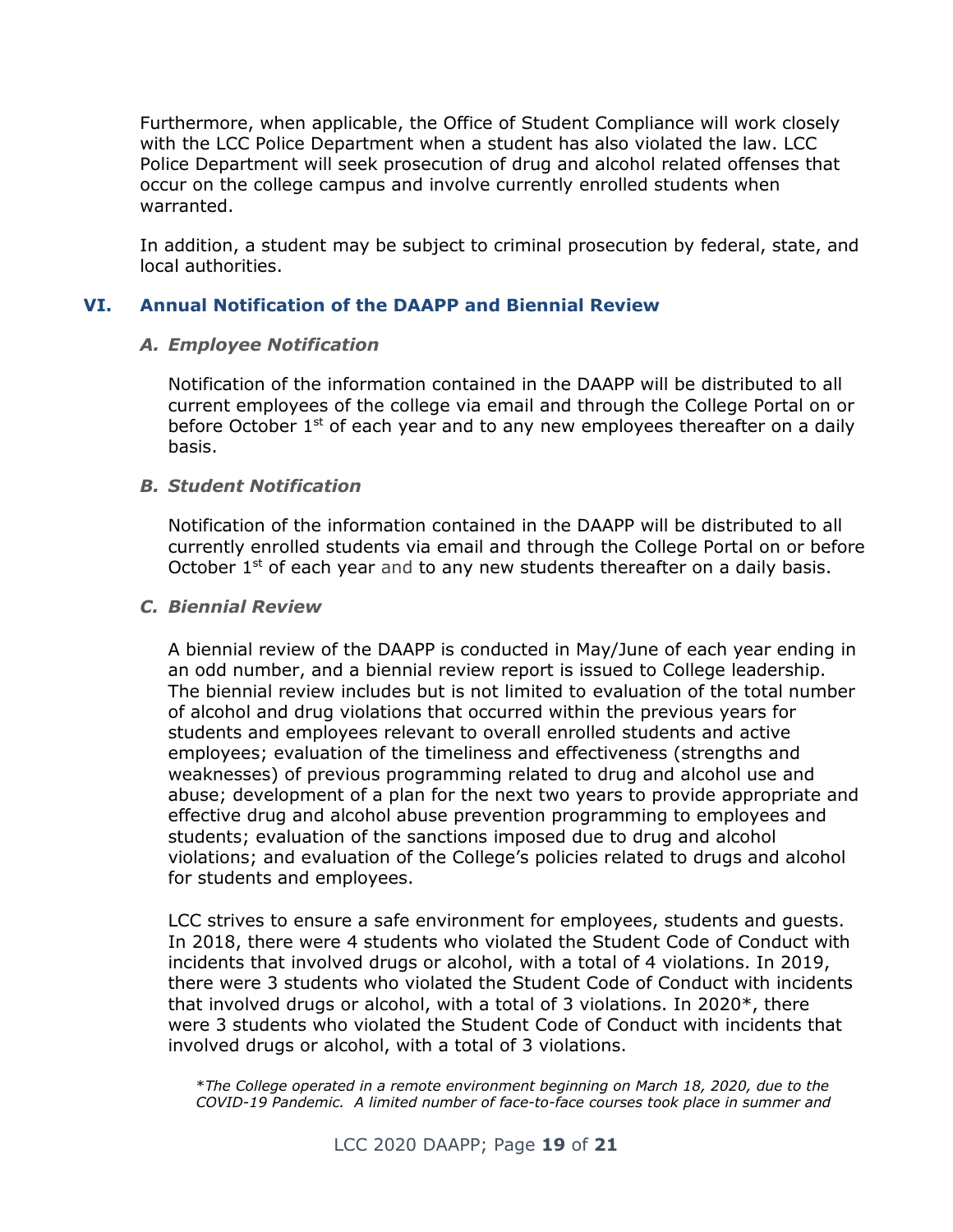*fall semesters 2020, resulting in significantly fewer students on campus. All other activities and services for students remained in a remote environment for the duration of 2020.*

Each of the violations were properly addressed, and each of the allegations received a proper investigation and sanction(s) when it was determined that the student violated the Code of Conduct. Sanctions imposed for the drug and alcohol violations included the following (or a combination): written warning, counseling, success coach meetings, alcohol treatment, discretionary sanctions (such as a requirement of preliminary breath test (PBT) testing on days the student would be on campus; research and presentation of information on the effects of alcohol/drugs; code of conduct assignments; reflective writings; apology letters; goal workbooks; athletic agreements), probation, and suspension.

Sanctions were determined on a case by case basis, taking into consideration the severity of the violation, the specific circumstances, the presence of any mitigating or aggravating factors (such as depression or the death of a loved one; an assault or a threat) and/or any prior violations of the Student Code of Conduct, including any prior violations involving drugs or alcohol. Sanctions and circumstances (as listed above) of prior student drug and alcohol violations from the current and previous two years are reviewed to maintain consistency of sanctions among students. A report is generated in the Case Management System, Symplicity Advocate, and reviewed by the Director of Student Compliance and/or the Student Conduct Officer to evaluate current and historical sanctions for students with similar violations and circumstances before sanctions are issued in order to maintain consistency.

Based on the information provided above, the number of student drug and alcohol violations on campus have remained flat during the three-year period, and there were no repeat offenders. From 2018 through 2020, enrollment at LCC ranged from approximately 10,000 to 13,000 students for the fall and spring semesters and 4,500 to 5,500 students for the summer semesters. The three-year average of violations is (10/3) or 3.3 and the three-year average of annual unduplicated enrollment of all students is 18,971 or less than .02% of total enrolled students had a drug/alcohol violation.

In addition, there is a significant reduction in the three-year average of violations from the 2019 Biennial Review *(2016 through 2018)* to the 2021 Biennial Review *(2018 through 2020)*.

- 2016-2018 the three-year average of violations for 2016 through 2018 was 32 violations or 10.6%
- 2018-2020 the three-year average of violations for 2018 through 2020 was 10 violations or 3.3%

LCC has historically had a very low incidence of employee impairment. There were no reported employee incidents from 2018 through 2020.